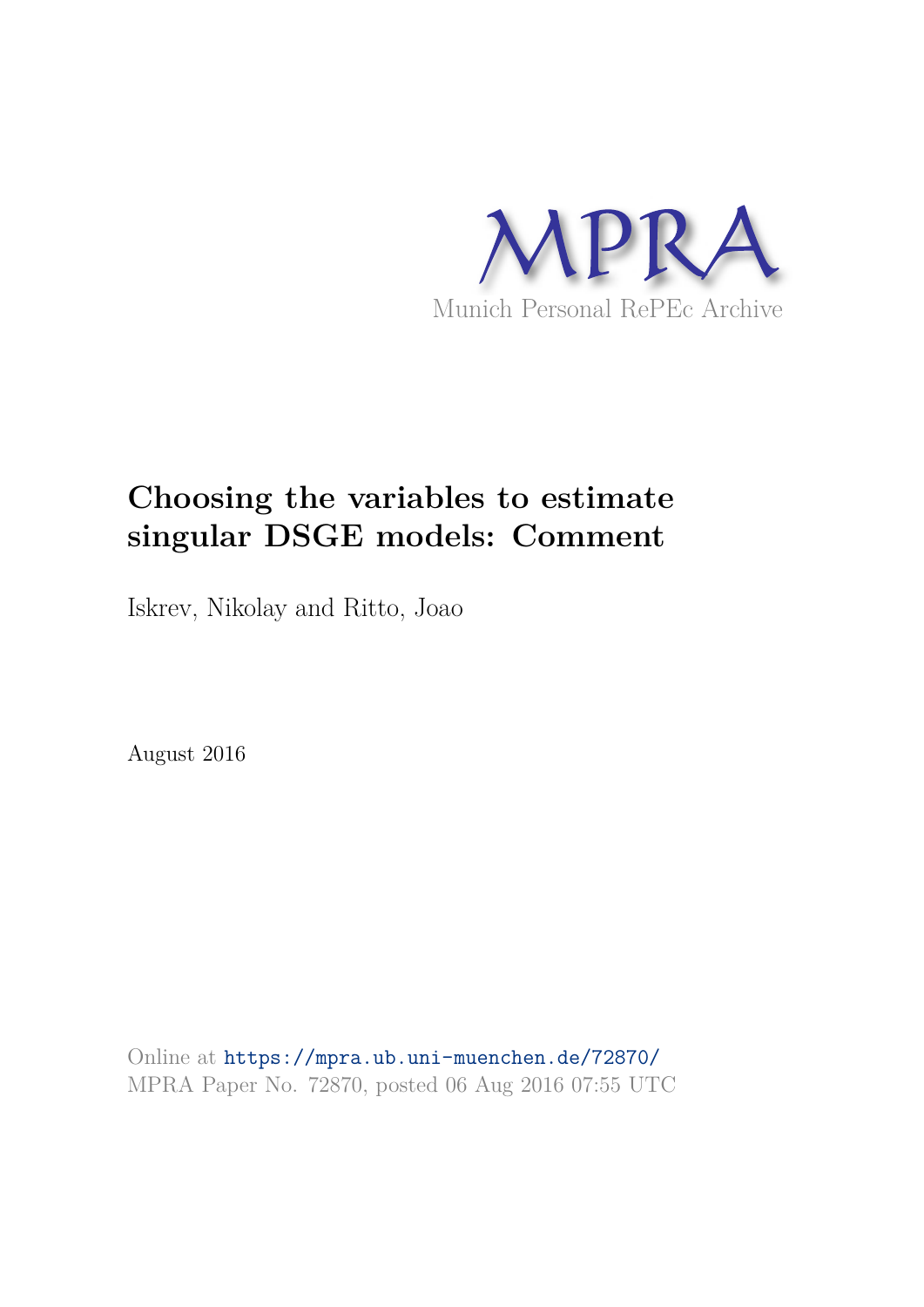## Choosing the variables to estimate singular DSGE models: Comment

Nikolay Iskrev<sup>∗</sup> João Ritto<sup>†</sup>

#### Abstract

In a recent article Canova et al. (2014) study the optimal choice of variables to use in the estimation of a simplified version of the Smets and Wouters (2007) model. In this comment we examine their conclusions by applying a different methodology to the same model. Our results call into question most of Canova et al. (2014) conclusions.

Keywords: DSGE models, Observables, Identification, Information matrix, Cramér-Rao lower bounds

JEL classification: C32, C51, C52, E32

<sup>∗</sup>Banco de Portugal, Av. Almirante Reis 71, 1150-012, Lisboa, Portugal. E-mail: niskrev@bportugal.pt. †Banco de Portugal, Av. Almirante Reis 71, 1150-012, Lisboa, Portugal. E-mail: jpritto@bportugal.pt.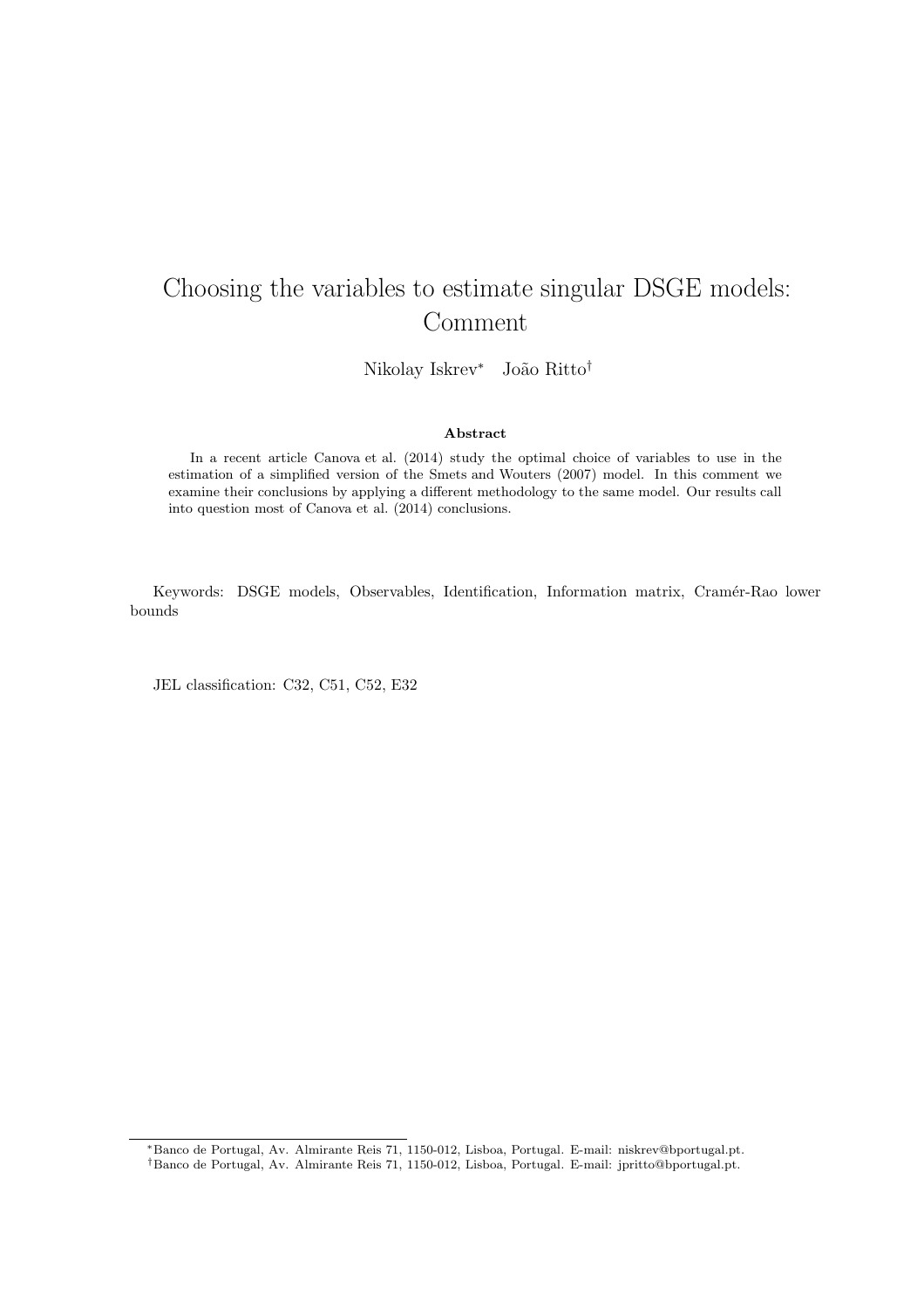### 1 Introduction

DSGE models are usually estimated using only a subset of the variables that are present in them. This is partly due to the fact that some variables, such as capital, are not observed. However, even variables for which data exist are often not utilized. One could explain this with the restriction that the number of included observables should not be greater than the number of shocks in the model. While there are ways to get around this restriction,<sup>1</sup> it is a fact that in the literature there are similar DSGE models estimated with different sets of observables. It is not clear what motivates these different choices, nor what consequences that has on the empirical findings.

In a recent article Canova, Ferroni, and Matthes (2014) (CFM henceforth) seek to provide some guidance on how to select the most informative among several available sets of observables. They propose the use of two criteria which rank different combinations of variables according to measures of identification and information content. The first criterion starts by selecting the sets of variables that satisfy a rank condition for identification of the free model parameters. To pick the best among the selected sets, measures of closeness to a convoluted singular system of all observables are computed in terms of sensitivity of the log-likelihood function to parameters of interest. The one yielding smallest discrepancy is chosen as the most informative. The second criterion is based on Bierens (2007) and uses convolutions of both the singular and non-singular systems with the same non-singular distribution. The combination of variables whose convoluted distribution is closest to the convoluted singular system of all available observables is selected as being the most informative.

CFM apply their selection criteria to a simplified version of the Smets and Wouters (2007) model. The model has 4 shocks and a total of 7 observables, namely output  $(y_t)$ , consumption  $(c_t)$ , investment  $(i_t)$ , wages  $(w_t)$ , hours  $(h_t)$ , inflation  $(\pi_t)$ , and nominal interest rate  $(r_t)$ . Thus, 35 combinations of variables are available to use in estimation. Among these, as most informative overall the authors select  $y_t$ ,  $c_t$ ,  $i_t$  and either  $w_t$  or  $h_t$ . Furthermore, it is argued that the ranking of different sets of variables does not depend on the value of the parameters at which the model is evaluated, and is robust to increasing the number of shocks as in the original Smets and Wouters (2007) model.

The purpose of this comment is to evaluate these claims, applying a different analytical approach to the same model. As in Iskrev (2010), where the choice of observables is studied with respect to the original Smets and Wouters (2007) model, here we use criteria based on the expected Fisher information matrix (FIM). Using the FIM has several advantages. First, as the name suggests, it is a measure of the amount of information about the parameters available in a sample (see Rothenberg (1971)). It takes the model as it is and does not require convoluting the true data density as the measures CFM use do.<sup>2</sup> Second, FIM depends on the set of observables and the sample size, but does not depend on actual data. Thus, the information one could expect to have in different sets of observables and in samples of different sizes can be measured and compared prior to estimation. Third, using the FIM one can compute measures of expected estimation uncertainty with respect to each model parameter. In general, there is a trade-off between the amount of information contained in different sets

<sup>&</sup>lt;sup>1</sup>One is to introduce measurement errors in the observed series. Another is the approach in Bierens (2007).

<sup>&</sup>lt;sup>2</sup>This approach follows Bierens (2007) where the theoretical model is assumed to be misspecified and the singular distribution it implies is convoluted and compared to a convoluted distribution of an a-theoretical econometric model which is assumed to represent the true data generating process.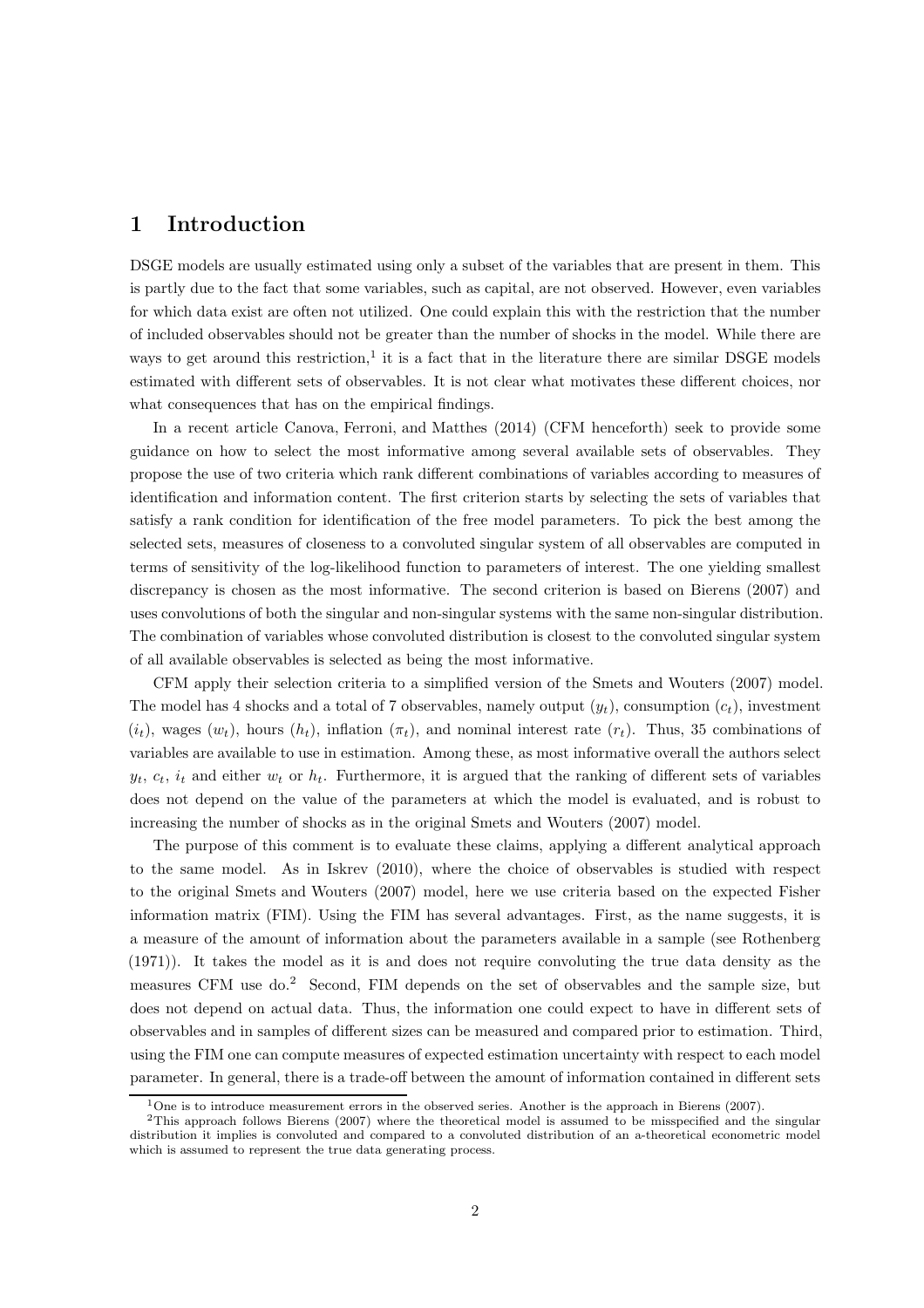of observables with respect to different parameters. Quantifying the amount of information for each parameter provides a clearer understanding of the trade-offs involved in selecting one set of observables over another. The measures CFM use do not provide such information. And fourth, the FIM can be evaluated analytically for linearized Gaussian model such as the one in Smets and Wouters (2007). This is very useful in practice since it allows many possible combinations of variables to be compared quickly for a large number of a priori plausible parameter values. Furthermore, the use of analytical derivatives minimizes the risk of reaching wrong conclusions as a result of numerical errors.

## 2 Analysis

In this section we apply the FIM approach to the model analyzed in CFM. We address three main questions: (1) is the rank condition useful for selecting the set of observables, (2) which is the most informative set of four variables out of the seven variables that are available, and (3) are the results sensitive to changes in the parameter values and the number of shocks.

#### 2.1 Is the rank condition useful?

We start by checking whether the parameters of the simplified SW model are identified if only four of the seven variables are observed. It is well known that four parameters -  $\xi_w$ ,  $\xi_p$ ,  $\epsilon_w$  and  $\epsilon_p$ , are not separately identifiable in the sense that in the linearized model  $\xi_w$  cannot be distinguished from  $\epsilon_w$ , and  $\xi_p$  cannot be distinguished from  $\epsilon_p$ . As in the original paper, we will assume that  $\epsilon_w$  and  $\epsilon_p$  are both known. This leaves 27 free parameters.

A necessary and sufficient condition for local identification is that the FIM has full rank. When evaluated at the parameter values from Table 2 in CFM, the FIM has full rank of 27 for all 35 combinations of four variables. Thus, the rank condition alone provides no useful information regarding the best set of variables to use in estimating the model.

#### 2.2 Which are the best four observables?

Selecting the best combination of variables requires a criterion on the basis of which to compare and rank the alternatives. Which criterion should be used depends on the purpose for which the model is estimated. In any case, the criterion would be a function of the estimated parameters and would rank as better sets of observables that are more informative about the relevant function of the parameters of interest  $\boldsymbol{\theta}$ .

When the objective is to minimize the estimation uncertainty about  $\theta$  as a whole, a popular criterion to use is the natural logarithm of the determinant of the inverse of the FIM, i.e.  $\ln(\det(\mathcal{I}^{-1}(\theta)))$ . This is known in the optimal design literature as D-optimality criterion. The well-known Cramér-Rao (CR) theorem tells us that, depending on whether the asymptotic FIM is used or the finite sample one, its inverse gives either a lower bound on the asymptotic covariance matrix of any consistent estimator of θ, or a lower bound on the covariance matrix of any unbiased estimator θ. Furthermore, the diagonal elements of  $\mathcal{I}^{-1}(\theta)$  are lower bounds on the variances of estimators of individual parameters. This can be used to construct a criterion which assigns different weights to the parameters, so as to reflect their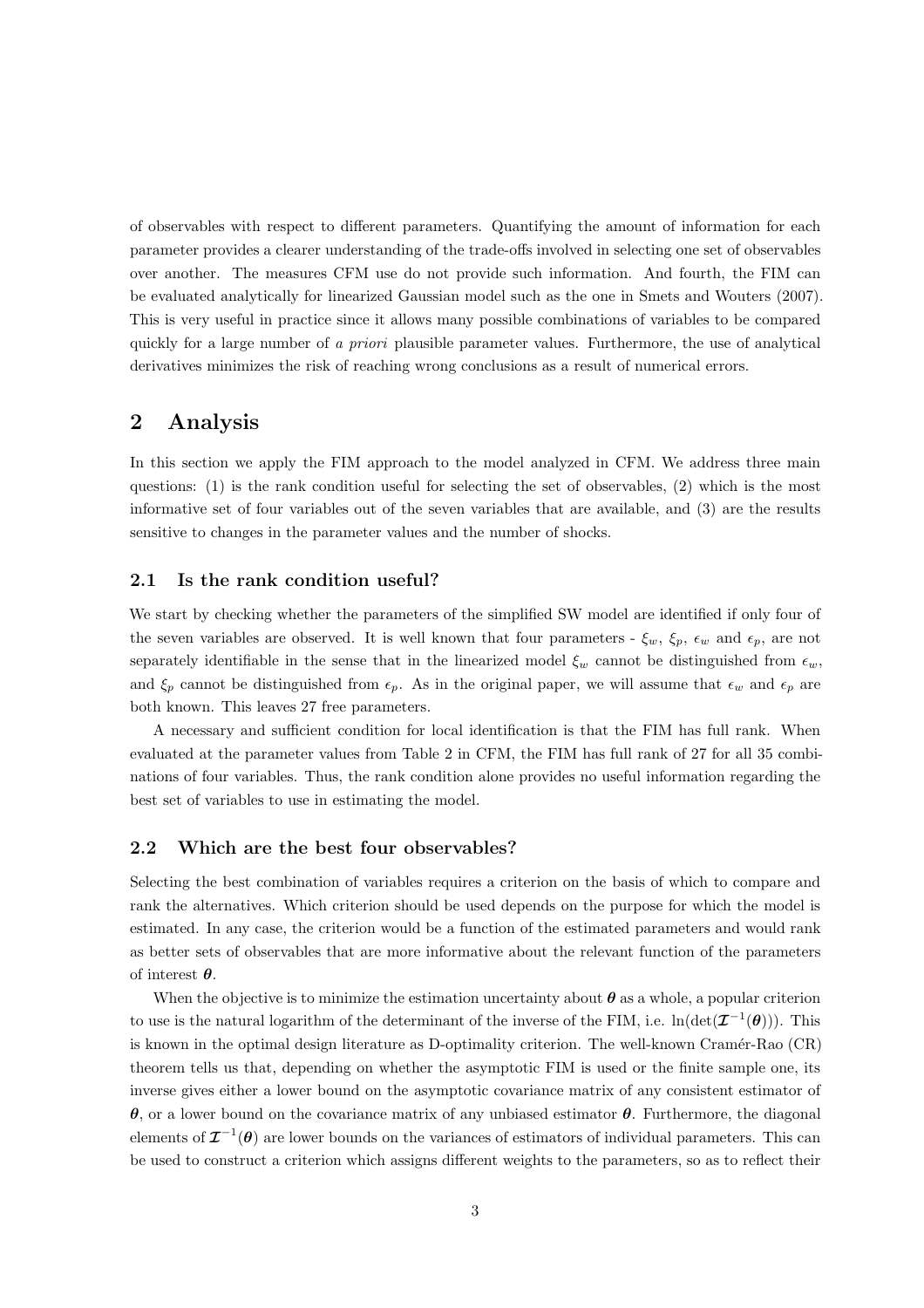|                |                | D-optimality   |                |                |
|----------------|----------------|----------------|----------------|----------------|
| rank           | 24 parameters  | 17 parameters  | 6 parameters   | 24 parameters  |
|                | y, c, w, r     | $y, c, w, \pi$ | $c, i, \pi, r$ | $c, i, \pi, r$ |
| $\overline{2}$ | $c, i, \pi, r$ | y, c, w, r     | $y, c, w, \pi$ | $c, w, \pi, r$ |
| 3              | y, c, w, h     | $c, i, \pi, r$ | $y, c, \pi, h$ | $y, w, \pi, h$ |
| 33             | $c, i, w, \pi$ | $y, i, \pi, r$ | y, i, w, h     | $y, i, \pi, r$ |
| 34             | y, c, i, h     | $y, c, i, \pi$ | y, i, r, h     | y, i, r, h     |
| 35             | $y, c, i, \pi$ | y, c, i, h     | y, c, i, h     | y, c, i, h     |

Table 1: Most informative and least informative sets of observables

Note: The table shows the best 3 and the worst 3 sets of observables according to the geometric average and D-optimality criteria. The geometric average criterion is computed for 3 groups of parameters: 24 (all free) parameters; 17 (all except shock) parameters; 6 (only  $\lambda, \iota_p, \xi_p, \sigma_l, r_\pi, r_y$ ) parameters.

relative importance to the researcher. An example of such a criterion is the weighted geometric average of the diagonal elements of  $\mathcal{I}^{-1}(\theta)$ ,

geometric average criterion = 
$$
\left(\prod_{i=1}^{k} \text{CRLB}_{\theta_i}^{w_i}\right)^{1/\sum_{i=1}^{k} w_i}
$$
 (2.1)

where CRLB<sub> $\theta_i$ </sub> is the *i*-th diagonal element of  $\mathcal{I}^{-1}(\theta)$ , *k* is the number of free parameters, and  $w_i$  is the weight assigned to  $\theta_i$ . The geometric average is more appropriate to use than the arithmetic average since parameters typically have different range.

In what follows we use the finite sample FIM in order to take a proper account of the size of the sample, which is set to  $T=150$ , as in CFM.<sup>3</sup> We report three versions of the weighted geometric average criterion with: (1) equal weights on all free parameters; (2) equal weights on the free structural parameters and zero weights on the shock parameters; (3) equal weights on the six parameters emphasized in CFM, namely  $\lambda$ ,  $\iota_p$ ,  $\xi_p$ ,  $\sigma_l$ ,  $r_\pi$ , and  $r_y$ , and zero weights on all other parameters. To be comparable with CFM, we assume that  $\delta$ ,  $\lambda_w$  and  $c_g$  are known. This leaves 24 free parameters, 17 of which are structural and the other 7 are shock parameters.

Table 1 lists the best three and worst three sets of variables according to each criterion. The set containing  $(c, i, \pi, r)$  is selected as most informative by two of the criteria, while the other two rank it among the top three sets. All criteria select sets containing  $(y, c, i)$  as least informative, with three of the criteria picking h, and the fourth one selecting  $\pi$  as the worst fourth variable. However, as can be seen in the first quadrant of Figure 1, the difference between  $(y, c, i, h)$  and  $(y, c, i, \pi)$ , is very small, when the criterion is the geometric average of all 24 parameter. The figure shows the values associated with the 35 sets of variables, sorted from best to worst according to each criterion. It can be seen that  $(c, i, \pi, r)$  is in fact very close to the optimal sets selected by the first two criteria, which rank it second

<sup>3</sup>The asymptotic FIM is defined as the limit of the average finite sample FIM, which in turn is the negative expected Hessian of the log-likelihood function. With the asymptotic FIM information accumulates at a constant rate T and therefore the ranking of observables does not depend on the sample size. With the final sample FIM information may accumulate at different and changing rates for different sets of observables. Thus, the ranking may change with the sample size.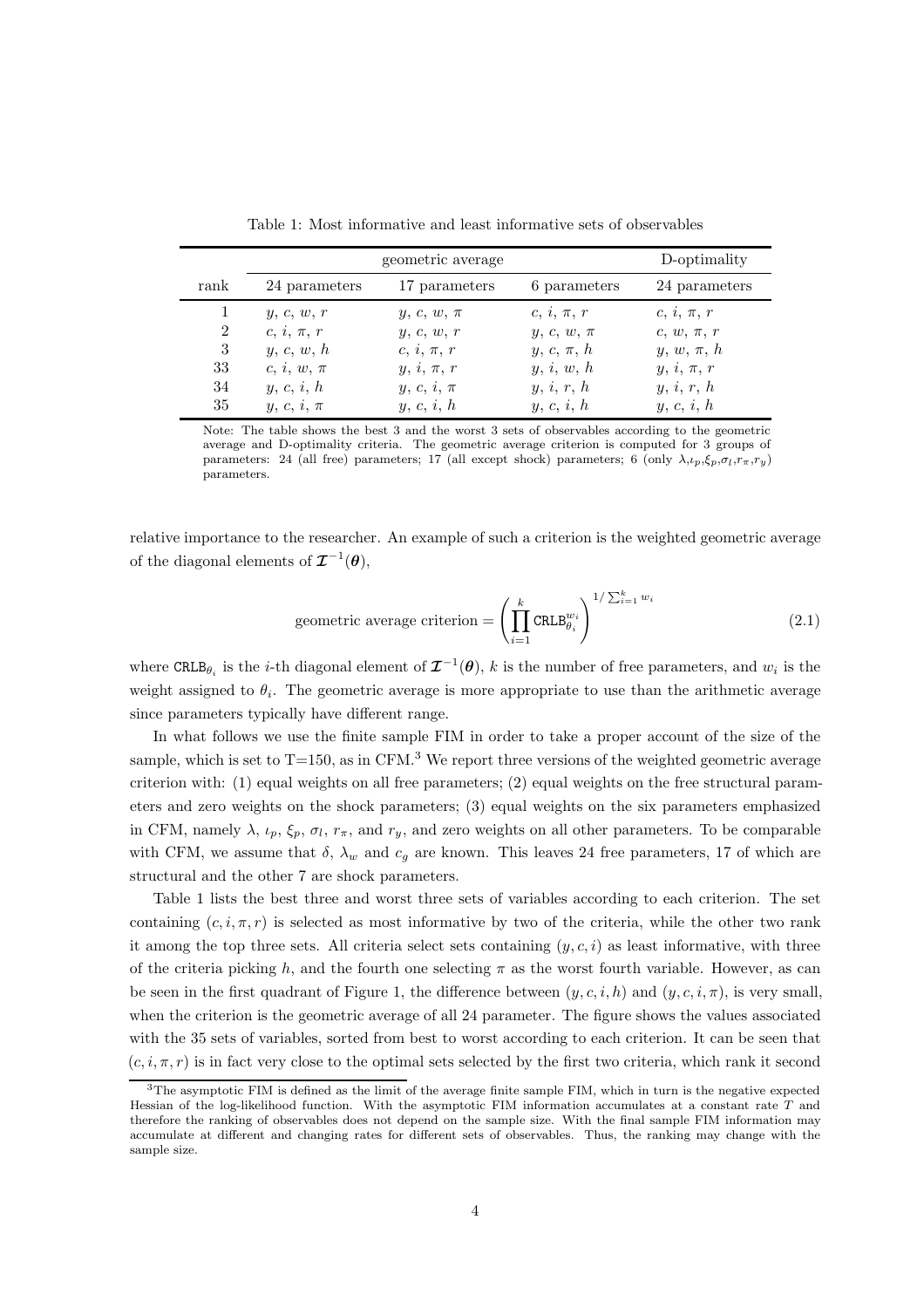

and third, respectively. It also shows that there are numerically meaningful differences between the most and least informative sets of variables.

Figure 1: Sorted values of different ranking criteria.

Table 2 reports the values of the individual CRLBs for the most and the least informative sets of variables, as per the results in table 1. In addition, the set  $(y, c, i, w)$  is also included as it was selected by CFM as one of the two most informative combinations. According to the criteria we use, this is the most informative combination of variables that includes simultaneously  $y$ , c, and i. It is ranked 9-th when the criterion is the geometric average of the CRLBs of the 17 structural parameters. As can be seen from the table, choosing one combination of variables over another usually involves a trade-off in terms of information about different parameters. Even the least informative set  $(y, c, i, h)$  is the most informative one, amongst those in the table, for three of the free parameters,  $\rho_{ga}$ ,  $\varphi$ , and  $\sigma_a$ . The overall best set  $(c, i, \pi, r)$ , yields the lowest (among the six in the table) CRLBs for a half of the free parameters, including three of the six deep parameters CFM focus on. If these are the parameters we are most interested in, the only reason to select  $(y, c, i, w)$  over  $(c, i, \pi, r)$  would be if one assigns much larger weights on  $\sigma_l$  and  $\xi_p$  than on the other four parameters. In particular, there is much less information about the Taylor rule parameters, due to the absence of both r and  $\pi$  in that set. As can be seen from the last row in panel B, with equal weights  $(c, i, \pi, r)$  is more than twice as informative any of the sets that include  $y, c$ , and  $i$ .

One of the criteria used by CFM ranks the sets of variables on the basis of the sensitivity of the likelihood to a group of parameters of interest. The measures they use compare the scores of the nonsingular and convoluted singular systems, and require simulated data to compute. A simpler and more direct measure of sensitivity to a single parameter  $\theta_i$  is the expected curvature of log-likelihood function, given by  $-\mathrm{E}\left(\frac{\partial^2 \ell_T(\boldsymbol{\theta})}{\partial \theta^2}\right)$  $\frac{\ell_T(\theta)}{\partial \theta_i^2}$ . Note that this is just the *i*-th diagonal element of the FIM and does not require data to compute. When there is only one free parameter the sensitivity (also called Fisher information) is equal to the inverse of the CRLB. Hence, in the single parameter case, the most sensitive and most informative combinations of variables coincide. When there are multiple free parameters, however, this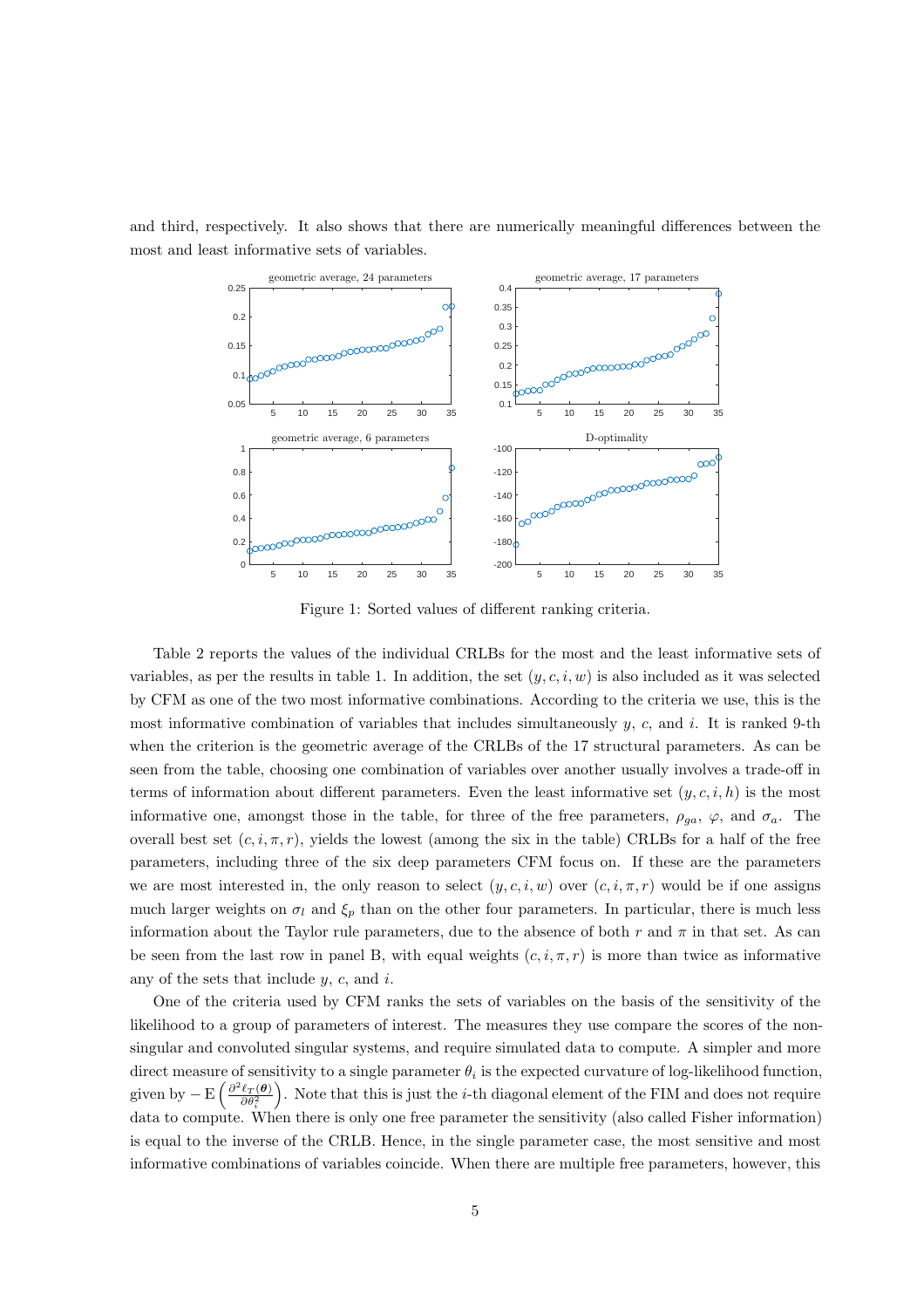|                   | $(c, i, \pi, r)$ | (y, c, w, r) | $(y, c, w, \pi)$                        | (y, c, i, w) | $(y,c,i,\pi)$ | (y, c, i, h) |  |
|-------------------|------------------|--------------|-----------------------------------------|--------------|---------------|--------------|--|
| param.            |                  |              | A. CRLBs of individual parameters       |              |               |              |  |
| $\rho_{ga}$       | 1.754            | 0.206        | 0.215                                   | 0.245        | 0.307         | 0.158        |  |
| $\alpha$          | 0.048            | 0.049        | 0.046                                   | 0.054        | 0.075         | 0.071        |  |
| $\psi$            | 0.102            | 0.201        | 0.255                                   | 0.131        | 0.187         | 0.179        |  |
| $\beta$           | 0.011            | 0.016        | 0.018                                   | 0.011        | $\,0.015\,$   | 0.014        |  |
| $\varphi$         | 2.812            | 3.852        | 4.874                                   | 6.153        | 6.770         | 2.566        |  |
| $\sigma_c$        | 0.154            | 0.192        | 0.279                                   | 0.224        | 0.536         | 0.430        |  |
| $\lambda$         | 0.031            | 0.027        | 0.035                                   | 0.044        | 0.099         | 0.151        |  |
| $\Phi$            | 0.323            | 0.123        | 0.124                                   | 0.159        | 1.482         | 0.221        |  |
| $\iota_w$         | 0.180            | 0.269        | 0.072                                   | 0.243        | 1.061         | 1.359        |  |
| $\xi_w$           | $0.142\,$        | 0.021        | 0.018                                   | 0.021        | 0.177         | 0.257        |  |
| $\iota_p$         | 0.044            | 0.247        | 0.074                                   | 0.208        | 0.099         | 1.187        |  |
| $\xi_p$           | 0.155            | 0.044        | 0.043                                   | 0.048        | 0.401         | 0.480        |  |
| $\sigma_l$        | 0.790            | 0.163        | 0.196                                   | 0.223        | 2.000         | 0.934        |  |
| $r_\pi$           | 0.300            | 1.588        | 1.336                                   | 4.476        | 1.753         | 3.973        |  |
| $r_{\triangle y}$ | 0.048            | 0.042        | 0.138                                   | 0.166        | 0.193         | 0.569        |  |
| $r_{\it y}$       | 0.060            | 0.296        | 0.236                                   | 0.632        | 0.257         | 1.057        |  |
| $\rho$            | 0.028            | 0.050        | 0.053                                   | 0.082        | 0.091         | 0.189        |  |
| $\rho_a$          | $\,0.015\,$      | 0.018        | 0.022                                   | 0.025        | 0.029         | 0.023        |  |
| $\rho_g$          | 0.004            | 0.011        | 0.014                                   | 0.014        | $\,0.015\,$   | 0.016        |  |
| $\rho_I$          | 0.049            | 0.064        | 0.074                                   | $\,0.095\,$  | 0.100         | 0.066        |  |
| $\sigma_a$        | 0.418            | 0.100        | 0.098                                   | 0.208        | 0.361         | 0.046        |  |
| $\sigma_g$        | 0.145            | 0.044        | 0.048                                   | 0.043        | 0.089         | 0.054        |  |
| $\sigma_I$        | 0.063            | 0.197        | 0.271                                   | 0.082        | 0.086         | 0.082        |  |
| $\sigma_r$        | 0.016            | 0.017        | 0.132                                   | 0.126        | 0.255         | 0.292        |  |
|                   |                  |              | B. Overall (geometric average of CRLBs) |              |               |              |  |
| 24 parameters     | 0.094            | 0.092        | 0.103                                   | 0.126        | 0.218         | 0.217        |  |
| 17 parameters     | 0.133            | 0.129        | 0.126                                   | 0.170        | 0.321         | 0.384        |  |
| 6 parameters      | 0.120            | 0.169        | 0.138                                   | 0.256        | 0.391         | 0.834        |  |
|                   |                  |              | C. Overall (D-optimality criterion)     |              |               |              |  |
| 24 parameters     | $-183$           | $-158$       | $-148$                                  | $-139$       | $-114$        | $-108$       |  |

Table 2: Individual and overall parameter uncertainty

Note: Panel A shows the values of the Cramér-Rao lower bounds (CRLBs) for sample size  $T = 150$ . Panel B shows the geometric averages of the bounds for three groups of parameters: 24 (all free) parameters; 17 (all except shock) parameters; 6 (only  $\lambda, \iota_p, \xi_p, \sigma_l, r_\pi, r_y$ ). Panel C shows the values of  $\ln(\det(\mathbf{I}^{-1}))$ . Lower values always indicate more information.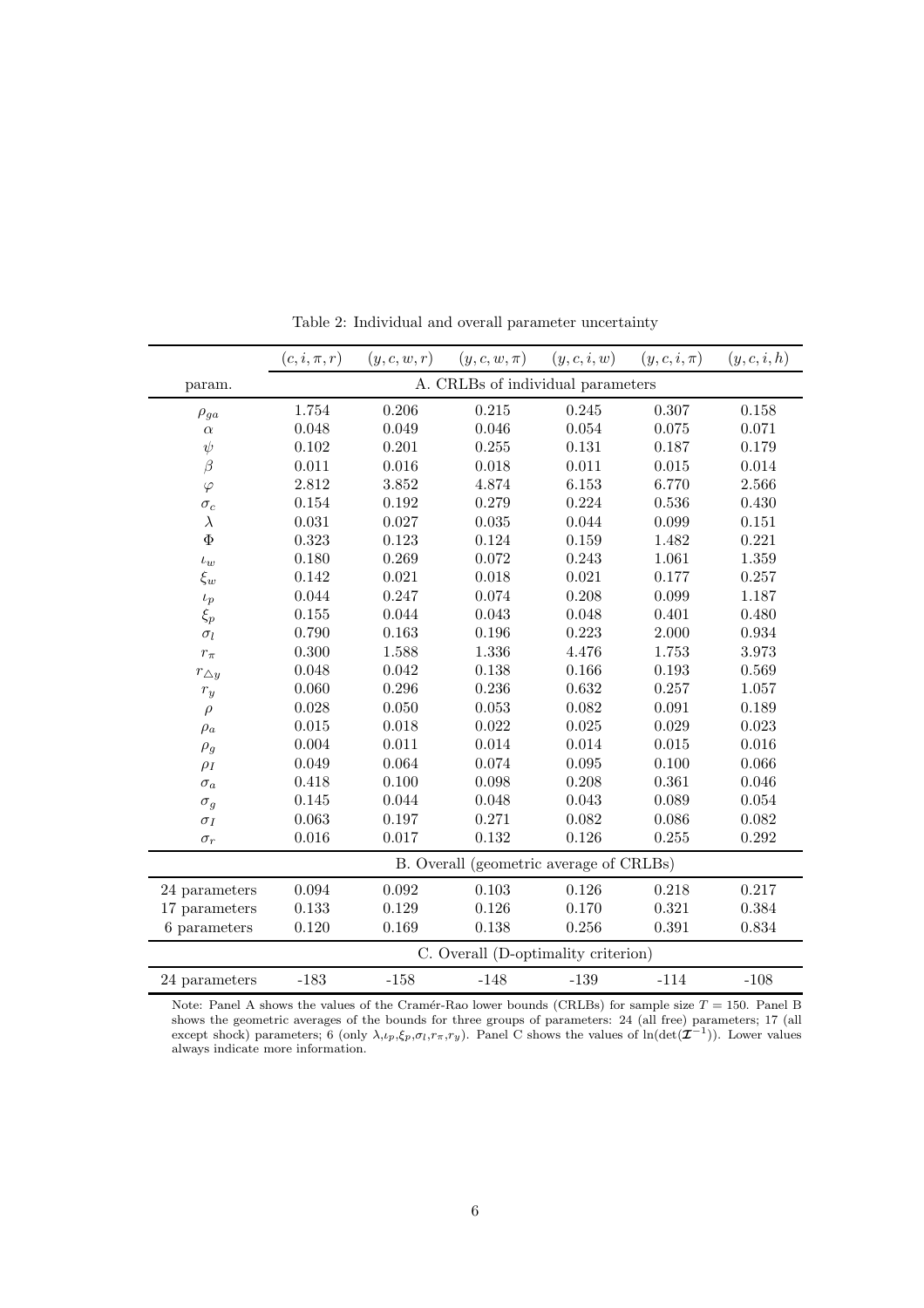|                   | most sensitive   |              | most informative |       |
|-------------------|------------------|--------------|------------------|-------|
| param.            | variables        | <b>CRLBs</b> | variables        | CRLBs |
| $\rho_{ga}$       | (y,c,i,h)        | 0.158        | (y,c,i,h)        | 0.158 |
| $\alpha$          | $(c, i, \pi, r)$ | 0.048        | (c, i, r, h)     | 0.039 |
| $\psi$            | $(c, w, \pi, r)$ | 0.284        | $(c, i, \pi, r)$ | 0.102 |
| $\beta$           | $(c, i, \pi, r)$ | 0.011        | (c, i, r, h)     | 0.009 |
| $\varphi$         | $(c, w, \pi, h)$ | 2.679        | (i, w, r, h)     | 1.793 |
| $\sigma_c$        | $(c, i, \pi, r)$ | 0.154        | (c, w, r, h)     | 0.131 |
| $\lambda$         | $(c, w, \pi, r)$ | 0.028        | (y, c, i, r)     | 0.022 |
| $\Phi$            | $(y, w, \pi, h)$ | 0.039        | $(y, w, \pi, h)$ | 0.039 |
| $\iota_w$         | $(y, w, \pi, h)$ | 0.106        | $(c, w, \pi, r)$ | 0.065 |
| $\xi_w$           | $(y, w, \pi, h)$ | 0.052        | (y, c, w, h)     | 0.014 |
| $\iota_p$         | $(y, w, \pi, h)$ | 0.042        | $(y, \pi, r, h)$ | 0.036 |
| $\xi_p$           | $(y, w, \pi, h)$ | 0.016        | $(y, w, \pi, h)$ | 0.016 |
| $\sigma_l$        | $(y, w, \pi, h)$ | 1.305        | (y, c, w, r)     | 0.163 |
| $r_{\pi}$         | $(c, w, \pi, r)$ | 1.282        | $(c, i, \pi, r)$ | 0.300 |
| $r_{\triangle y}$ | $(c, i, \pi, r)$ | 0.048        | (y, c, w, r)     | 0.042 |
| $r_{\it y}$       | $(c, w, \pi, r)$ | 0.217        | $(c, i, \pi, r)$ | 0.060 |
| $\rho$            | $(c, w, \pi, r)$ | 0.032        | $(c, \pi, r, h)$ | 0.026 |
| $\rho_a$          | $(c, w, \pi, r)$ | 0.019        | (c, i, w, r)     | 0.009 |
| $\rho_g$          | $(c, w, \pi, r)$ | $\,0.012\,$  | $(c, i, \pi, r)$ | 0.004 |
| $\rho_I$          | $(c, w, \pi, r)$ | 0.091        | $(c, w, \pi, h)$ | 0.041 |
| $\sigma_a$        | $(y, w, \pi, h)$ | 0.030        | $(y, w, \pi, h)$ | 0.030 |
| $\sigma_g$        | (y, i, w, r)     | 0.054        | (y, c, i, w)     | 0.043 |
| $\sigma_I$        | $(c, i, \pi, r)$ | 0.063        | $(c, i, \pi, r)$ | 0.063 |
| $\sigma_r$        | $(c, i, \pi, r)$ | 0.016        | $(c, i, \pi, r)$ | 0.016 |

Table 3: Most sensitive and most informative sets of variables

is not necessarily true. As can be seen in Table 3, the most sensitive and most informative sets coincide only for 6 of the 24 parameters. The table also shows the CRLBs corresponding the each set of variables. In several cases the differences are very large, meaning that the most sensitive selection contains much less information than the most informative one. A case in point is  $\sigma_l$  for which the CRLB with the most sensitive combination  $(y, w, \pi, h)$  is 8 times larger than with the most informative combination  $(y, c, w, r).$ 

As explained in greater details in Iskrev (2010), the values of the CRLBs are determined by the interactions of two factors – the sensitivity of the log-likelihood function to changes in individual parameters, and the degree of collinearity among the effects of such changes. A large value of the CRLB indicates that a parameter has only a weak effect on the log-likelihood function, and/or that its effect on the log-likelihood can to a large extent be offset by the effects of other parameters. In the case of  $\sigma_l$ , it is much harder to distinguish its effect on the log-likelihood from the effects of parameters like  $\iota_w, \xi_w$  and  $\iota_p$ , when the observables are  $(y, w, \pi, h)$ , compared to when the observables are  $(y, c, w, r)$ .

Note: The most sensitive set of variables w.r.t.  $\theta_i$  is the one maximizing the *i*-th diagonal element of  $\mathcal I$ . The most informative set is the one minimizing the *i*-th diagonal element of  $\mathcal{I}^{-1}$ .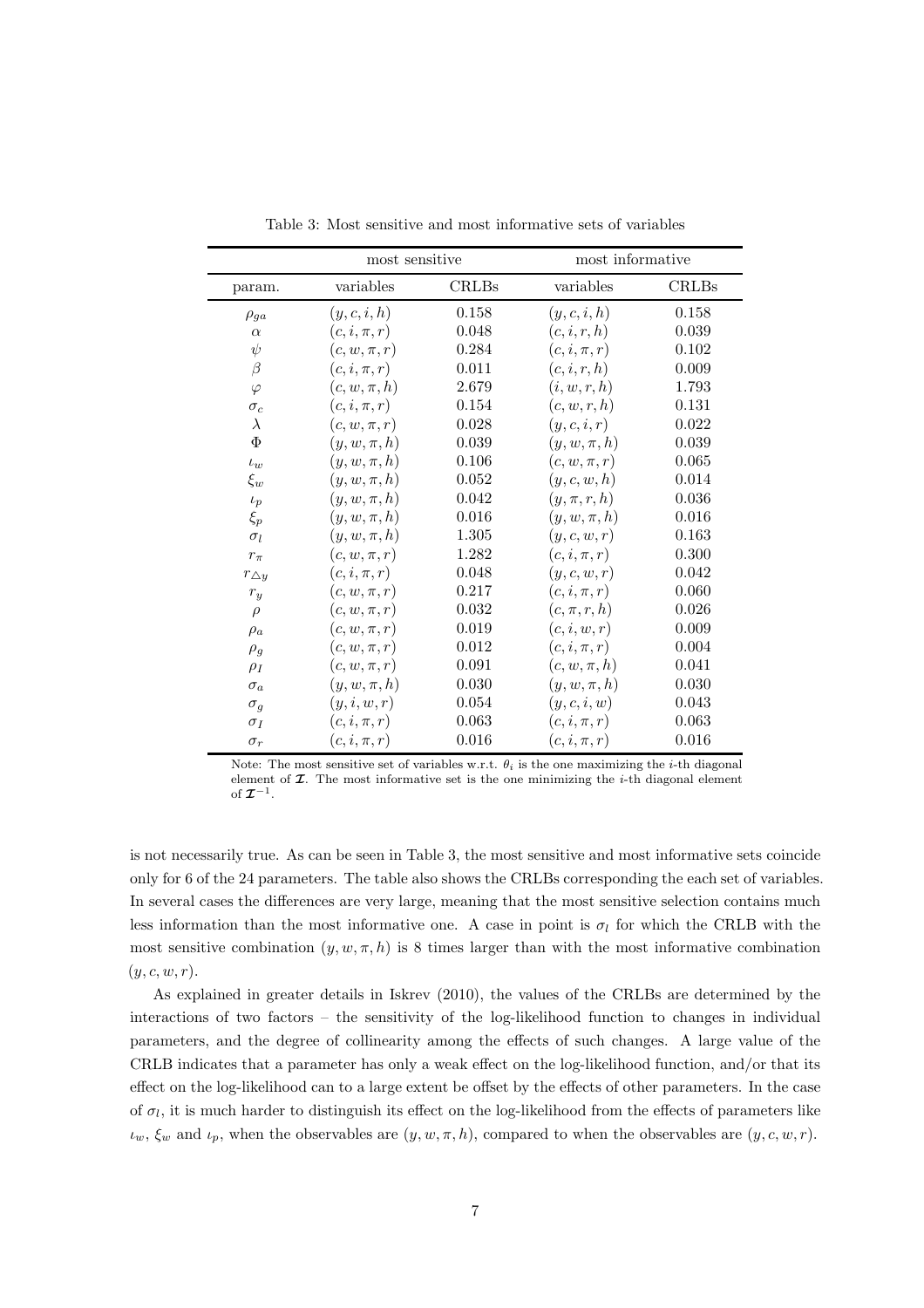|                |                          | D-optimality                |                |                |  |  |  |  |
|----------------|--------------------------|-----------------------------|----------------|----------------|--|--|--|--|
| rank           | 24 parameters            | 17 parameters               | 6 parameters   | 24 parameters  |  |  |  |  |
|                | A. CFM model, prior mean |                             |                |                |  |  |  |  |
| 1              | c, w, r, h               | c, w, r, h                  | c, w, r, h     | c, i, r, h     |  |  |  |  |
| $\overline{2}$ | c, i, r, h               | c, i, r, h                  | c, i, r, h     | c, w, r, h     |  |  |  |  |
| 3              | $y, c, w, \pi$           | $y, c, w, \pi$              | $c, \pi, r, h$ | y, c, i, w     |  |  |  |  |
| 33             | y, c, i, h               | $y, i, \pi, r$              | c, i, w, h     | y, c, i, r     |  |  |  |  |
| 34             | y, c, i, r               | y, c, i, h                  | y, i, w, h     | y, i, r, h     |  |  |  |  |
| 35             | $y, i, \pi, r$           | y, c, i, r                  | y, c, i, h     | y, c, i, h     |  |  |  |  |
|                | B. SW model, prior mean  |                             |                |                |  |  |  |  |
| 1              | y, i, h, r               | y, i, h, r                  | $c, w, h, \pi$ | y, i, h, r     |  |  |  |  |
| $\overline{2}$ | y, c, h, r               | y, c, h, r                  | $c, h, \pi, r$ | y, c, h, r     |  |  |  |  |
| 3              | $y, i, h, \pi$           | $i, h, \pi, r$              | $y, c, h, \pi$ | y, c, i, r     |  |  |  |  |
| 33             | y, c, i, w               | y, c, i, h                  | y, i, w, h     | $c, w, h, \pi$ |  |  |  |  |
| 34             | c, i, w, h               | y, c, i, w                  | y, c, i, w     | $c, i, w, \pi$ |  |  |  |  |
| 35             | $c, i, w, \pi$           | $c, i, w, \pi$              | y, c, i, h     | $c, w, \pi, r$ |  |  |  |  |
|                |                          | C. SW model, posterior mean |                |                |  |  |  |  |
| 1              | y, i, h, r               | $y, i, \pi, r$              | $c, h, \pi, r$ | y, i, h, r     |  |  |  |  |
| $\overline{2}$ | $y, i, \pi, r$           | i, w, h, r                  | $c, i, \pi, r$ | $y, h, \pi, r$ |  |  |  |  |
| 3              | y, c, h, r               | y, i, h, r                  | $w, h, \pi, r$ | y, c, h, r     |  |  |  |  |
| 33             | $y, w, h, \pi$           | $c, i, w, \pi$              | y, c, i, r     | y, c, i, w     |  |  |  |  |
| 34             | y, c, i, h               | $y, c, i, \pi$              | y, c, i, w     | $y, w, h, \pi$ |  |  |  |  |
| 35             | $c, i, w, \pi$           | y, c, i, h                  | y, c, i, h     | y, c, i, h     |  |  |  |  |

Table 4: Most informative and least informative sets of observables, different parameterizations

Note: see note to Table 1.

## 2.3 Are the results robust to changes in the parameter values and the number of shocks?

The results presented in the last section are conditional on the particular parameter values and the assumptions CFM make regarding the number of shocks and the stationarity of the observables. Here we check whether the optimal selection of observables is robust to changes in the parameter values and the model specification.

We consider three alternatives. First, we change the parameter values keeping the rest of the model as before. Instead of the baseline parametrization, which is similar to the posterior mean in Smets and Wouters (2007), we use the prior mean from that paper. The prior mean is a natural choice since the analysis is supposed to happen prior to estimation. In the other two cases the model is as specified in Smets and Wouters (2007), i.e. with seven shocks and deterministic trend, and the growing variables being observed in terms of growth rates. We refer to this as the SW specification. That model is also evaluated at the means of the prior and the posterior distributions. In order for the results to be comparable with those in the previous section, we maintain the same group of free parameters. Therefore, we assume that the parameters of the three additional shocks as well as the trend parameter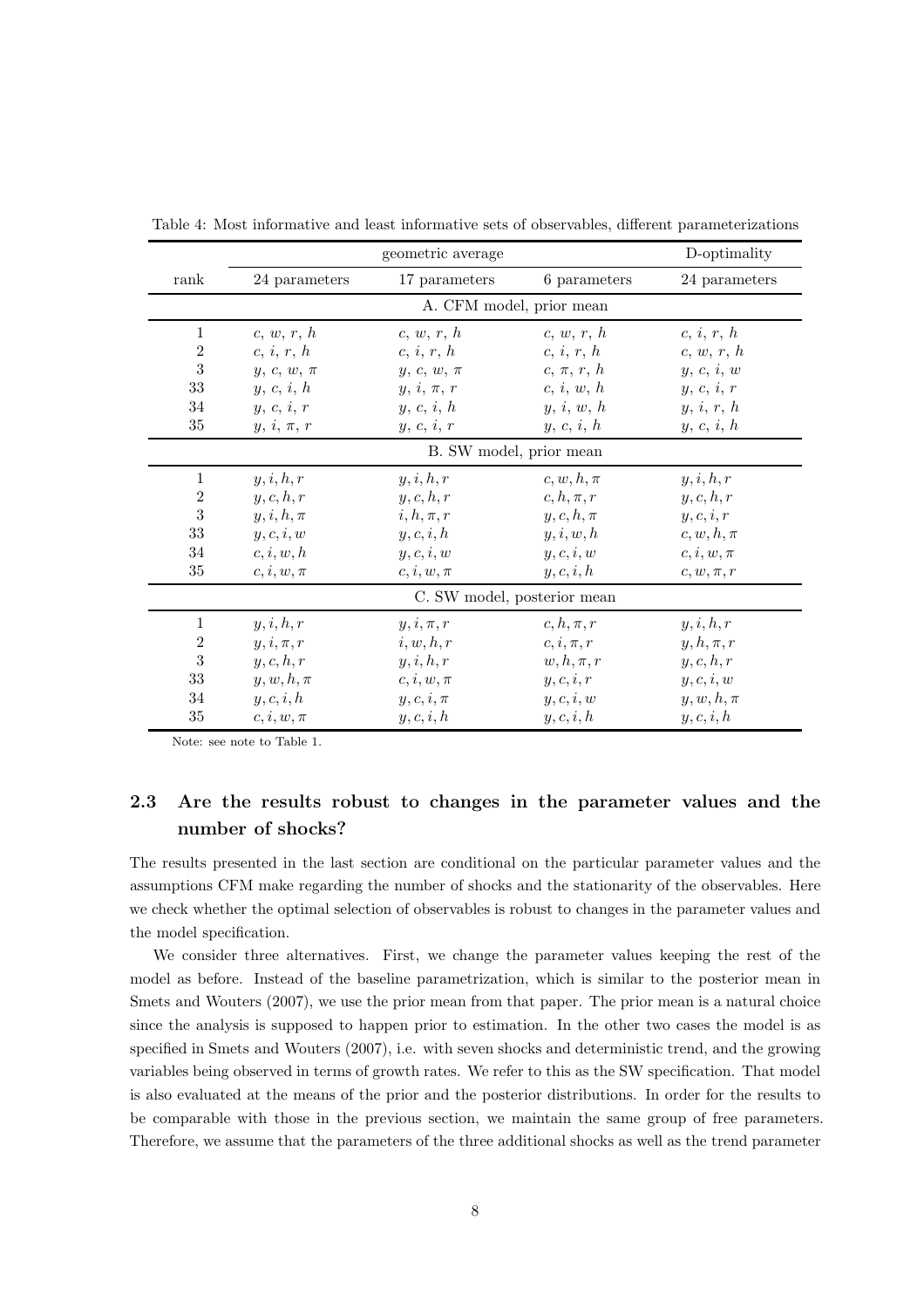|                |                  |              | A. CFM model     |              | B. SW model      |              |                  |              |  |  |
|----------------|------------------|--------------|------------------|--------------|------------------|--------------|------------------|--------------|--|--|
|                | prior mean       |              | posterior mean   |              | prior mean       |              | posterior mean   |              |  |  |
| param.         | variables        | <b>CRLBs</b> | variables        | <b>CRLBs</b> | variables        | <b>CRLBs</b> | variables        | <b>CRLBs</b> |  |  |
| $\rho_{ga}$    | (y, i, w, h)     | 0.110        | (y,c,i,h)        | $0.158\,$    | (y,c,i,h)        | 0.119        | (y,c,i,h)        | $0.136\,$    |  |  |
| $\alpha$       | (y, c, i, w)     | $0.005\,$    | (c, i, r, h)     | $\,0.039\,$  | $(c, h, \pi, r)$ | $\,0.025\,$  | $(c, h, \pi, r)$ | $0.167\,$    |  |  |
| $\psi$         | (y, c, i, w)     | 0.051        | $(c, i, \pi, r)$ | 0.102        | (c, i, h, r)     | 0.030        | (y,c,i,r)        | 0.031        |  |  |
| $\beta$        | (y, c, i, h)     | 0.003        | (c, i, r, h)     | 0.009        | (y, i, w, h)     | 0.148        | (y, c, i, w)     | 0.251        |  |  |
| $\varphi$      | $(c, i, \pi, h)$ | 0.076        | (i, w, r, h)     | 1.793        | (c, i, h, r)     | 0.667        | (c, i, h, r)     | 2.544        |  |  |
| $\sigma_c$     | (c, i, r, h)     | 0.039        | (c, w, r, h)     | 0.131        | (c, i, h, r)     | 0.202        | (c, i, h, r)     | 0.253        |  |  |
| $\lambda$      | (c, i, r, h)     | $0.004\,$    | (y,c,i,r)        | 0.022        | (c, i, h, r)     | 0.047        | (c, i, h, r)     | 0.079        |  |  |
| $\Phi$         | $(y, w, \pi, h)$ | 0.060        | $(y, w, \pi, h)$ | 0.039        | (c, i, w, h)     | 0.083        | (y, i, h, r)     | 0.195        |  |  |
| $\iota_w$      | $(c, i, w, \pi)$ | 0.083        | $(c, w, \pi, r)$ | 0.065        | $(c, w, h, \pi)$ | 0.122        | $(c, w, h, \pi)$ | 0.173        |  |  |
| $\xi_w$        | $(y, w, \pi, r)$ | $0.015\,$    | (y, c, w, h)     | 0.014        | $(c, w, h, \pi)$ | 0.066        | (c, w, h, r)     | 0.055        |  |  |
| $\iota_p$      | $(c, w, \pi, h)$ | 0.044        | $(y, \pi, r, h)$ | 0.036        | $(y, w, h, \pi)$ | 0.073        | $(w, h, \pi, r)$ | 0.093        |  |  |
| $\xi_p$        | $(y, w, \pi, h)$ | 0.033        | $(y, w, \pi, h)$ | 0.016        | $(y, w, h, \pi)$ | $\,0.091\,$  | $(y, w, h, \pi)$ | 0.067        |  |  |
| $\sigma_l$     | (c, w, r, h)     | 0.039        | (y, c, w, r)     | 0.163        | $(c, w, h, \pi)$ | 1.164        | (c, w, h, r)     | 1.555        |  |  |
| $r_{\pi}$      | (c, i, r, h)     | 0.167        | $(c, i, \pi, r)$ | 0.300        | $(y, h, \pi, r)$ | 0.552        | $(c, i, \pi, r)$ | 0.510        |  |  |
| $r_{\Delta y}$ | (c, w, r, h)     | $\,0.024\,$  | (y, c, w, r)     | 0.042        | $(y, i, \pi, r)$ | $\,0.043\,$  | (c, i, h, r)     | 0.072        |  |  |
| $r_y$          | (c, i, r, h)     | 0.073        | $(c, i, \pi, r)$ | 0.060        | $(c, h, \pi, r)$ | 0.072        | $(c, i, \pi, r)$ | 0.057        |  |  |
| $\rho$         | $(c, \pi, r, h)$ | 0.021        | $(c, \pi, r, h)$ | 0.026        | $(y, h, \pi, r)$ | 0.068        | $(c, h, \pi, r)$ | 0.047        |  |  |
| $\rho_a$       | (c, i, r, h)     | 0.038        | (c, i, w, r)     | $0.009\,$    | (y, i, w, h)     | 0.073        | (y, i, h, r)     | $\,0.025\,$  |  |  |
| $\rho_g$       | (y, c, i, w)     | 0.052        | $(c, i, \pi, r)$ | 0.004        | (y, c, i, h)     | 0.076        | (y, c, h, r)     | 0.017        |  |  |
| $\rho_I$       | (c, i, r, h)     | 0.044        | $(c, w, \pi, h)$ | 0.041        | (c, i, h, r)     | 0.082        | (c, i, h, r)     | 0.075        |  |  |
| $\sigma_a$     | (y, i, w, h)     | 0.007        | $(y, w, \pi, h)$ | 0.030        | (y, i, w, h)     | $0.009\,$    | (y, i, w, h)     | 0.042        |  |  |
| $\sigma_g$     | $(y, w, \pi, r)$ | 0.008        | (y, c, i, w)     | 0.043        | (y,c,i,h)        | 0.008        | (y,c,i,h)        | 0.050        |  |  |
| $\sigma_I$     | (c, i, r, h)     | 0.008        | $(c, i, \pi, r)$ | 0.063        | (c, i, h, r)     | $0.010\,$    | (c, i, w, r)     | 0.057        |  |  |
| $\sigma_r$     | $(c, \pi, r, h)$ | 0.006        | $(c, i, \pi, r)$ | 0.016        | $(c, h, \pi, r)$ | 0.008        | $(c, h, \pi, r)$ | 0.021        |  |  |

Table 5: Optimal sets of observables, different parameterizations

Note: see note to Table 3

are known.

Table 4 shows a summary of the results using the same criteria as before. Clearly, while there is considerable consistency in the ranking across different criteria, the optimal combination of variables is not invariant to the parametrization. Also, the two sets,  $(y, c, i, h)$  and  $(y, c, i, w)$ , recommended by CFM, are consistently ranked among the least informative, especially when the focus is on the six deep parameters.

The optimal combinations of variables for each parameter are shown in Table 5. Panel A reports the results for the CFM specification of the model evaluated at the prior and posterior mean values. In panel B are shown the results for the SW specification. In the case of the CFM model, the optimal combinations of variables are the same for only 3 parameters. For the SW specification there are 11 parameters for which the optimal sets coincide. There is only one parameter for which the most informative combination is the same across both parameterizations and model specifications. In very few cases the optimal combination of variables includes simultaneously  $y$ ,  $c$ , and  $i$ .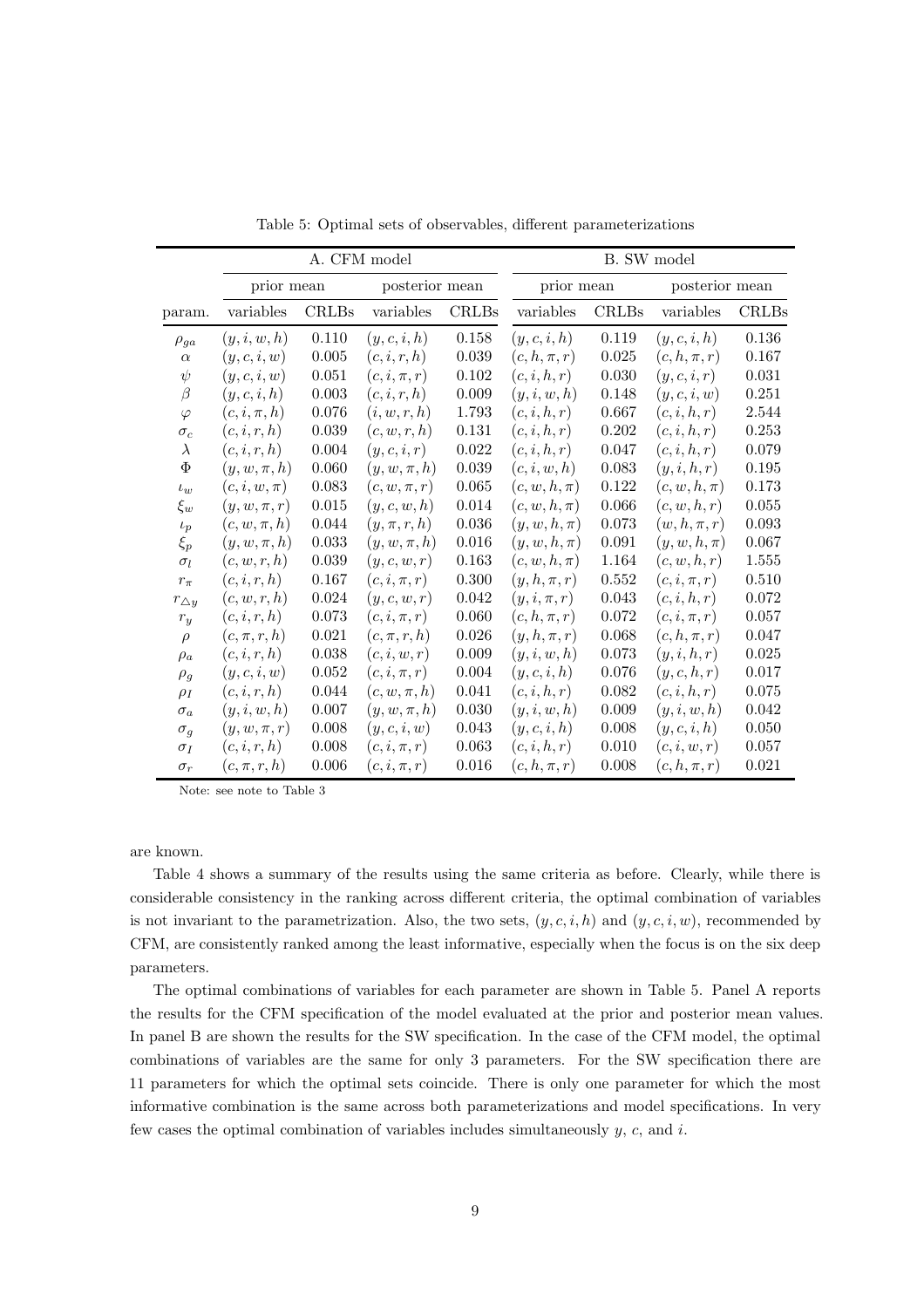| param.               | $\boldsymbol{y}$ | $\boldsymbol{c}$ | $\it i$      | $\boldsymbol{w}$ | $\boldsymbol{h}$ | $\pi$          | $\mathcal{r}$     |
|----------------------|------------------|------------------|--------------|------------------|------------------|----------------|-------------------|
| $\rho_{ga}$          | 92               | 32               | $40\,$       | $\overline{2}$   | $72\,$           | $\mathbf{1}$   | 9                 |
| $\beta$              | $\overline{4}$   | 29               | $15\,$       | $\sqrt{2}$       | 11               | 46             | 88                |
| $\alpha$             | $39\,$           | 39               | 81           | 3                | $12\,$           | 10             | $63\,$            |
| $\psi$               | 41               | 21               | $43\,$       | 18               | 25               | $\bf 5$        | 22                |
| $\varphi$            | $\overline{4}$   | $30\,$           | 54           | $\,6$            | 22               | $\bf 5$        | $\ensuremath{28}$ |
| $\sigma_c$           | 8                | 48               | $30\,$       | $\bf 5$          | 16               | 22             | 44                |
| $\lambda$            | 13               | $39\,$           | 29           | 8                | $25\,$           | $10\,$         | $45\,$            |
| $\Phi$               | ${\bf 26}$       | 16               | 33           | $\overline{9}$   | 77               | $\,6$          | $15\,$            |
| $\iota_w$            | $\overline{2}$   | 3                | 3            | 84               | $\overline{2}$   | $55\,$         | $\overline{5}$    |
| $\xi_w$              | $\overline{7}$   | 31               | 12           | $34\,$           | 16               | 14             | 22                |
| $\iota_p$            | $\overline{4}$   | 3                | 3            | $38\,$           | $\overline{7}$   | 60             | $\,6$             |
| $\xi_p$              | $30\,$           | 9                | 21           | $58\,$           | 65               | 36             | 9                 |
| $\sigma_l$           | 11               | 37               | $14\,$       | $19\,$           | $43\,$           | 16             | ${\bf 26}$        |
| $r_\pi$              | 3                | 14               | 10           | $\overline{4}$   | 15               | $54\,$         | $45\,$            |
| $r_{\triangle y}$    | 15               | 22               | 21           | $\overline{4}$   | 16               | $20\,$         | 71                |
| $r_{\scriptstyle y}$ | $\overline{4}$   | 12               | 8            | 5                | 17               | $50\,$         | $43\,$            |
| $\rho$               | 3                | $13\,$           | 8            | $\overline{4}$   | 15               | $53\,$         | $56\,$            |
| $\rho_a$             | $32\,$           | $38\,$           | 37           | 8                | $39\,$           | $\sqrt{3}$     | 31                |
| $\rho_g$             | $43\,$           | 57               | 36           | $\overline{4}$   | 21               | $\overline{3}$ | $23\,$            |
| $\rho_I$             | $\overline{2}$   | 14               | 63           | $\sqrt{3}$       | 8                | $\bf 5$        | $13\,$            |
| $\sigma_a$           | 88               | $\boldsymbol{9}$ | $35\,$       | $\sqrt{3}$       | 81               | $\overline{2}$ | $\overline{7}$    |
| $\sigma_g$           | 90               | 53               | 56           | 3                | 37               | $\mathbf{1}$   | 11                |
| $\sigma_I$           | $\mathbf{1}$     | 8                | 86           | $\overline{2}$   | $\overline{4}$   | $\overline{5}$ | $13\,$            |
| $\sigma_r$           | 3                | 11               | $\mathbf{1}$ | $\mathbf{1}$     | 17               | $38\,$         | 89                |

Table 6: Information gains, posterior mean of the SW model

Note: The efficiency gain  $EG_{\theta_i}(x_j)$  measures the reduction in uncertainty about parameter  $\theta_i$  due to observing variable  $x_j$ , expressed as a per cent of the parameter uncertainty when  $x_j$  is not observed.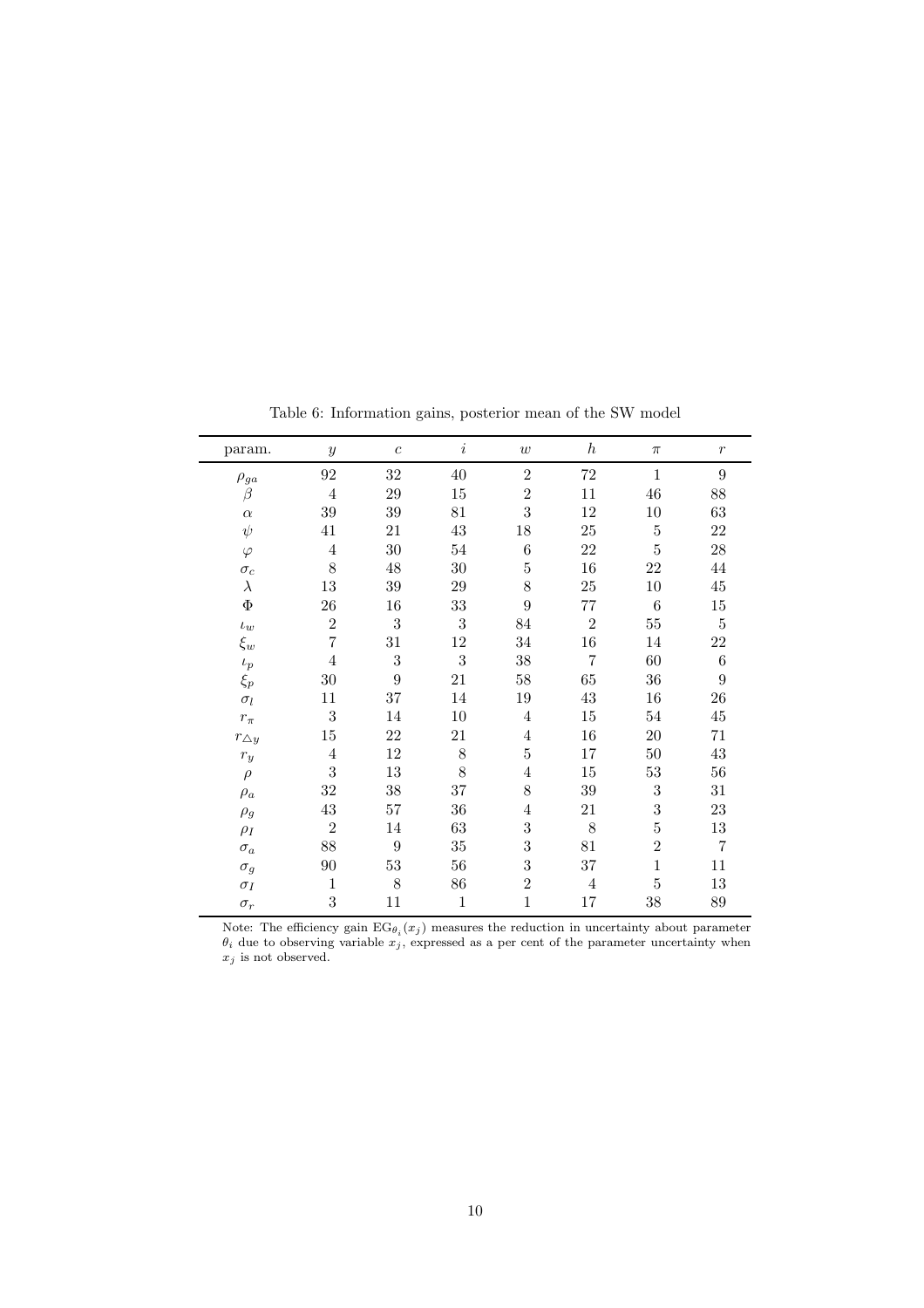#### 2.4 The role of interest rate and inflation

One of the main conclusions reached by CFM is that neither interest rate nor inflation data should be selected, if one had to choose only four of the seven variables. This is surprising since some of the parameters CFM focus on are the price stickiness and price indexation parameters as well as the inflation and output coefficients in the monetary policy rule. Intuitively, one would expect that inflation and interest rate are very informative about these parameters.

To formally measure the amount of information contributed by each one of the observed variables, we compute parameter efficiency gains defined as the expected reduction in parameter uncertainty due to observing a variable, expressed as a percent of the uncertainty when that variable is not observed. Formally, the efficiency gain of a variable  $x_j$  with respect to a parameter  $\theta_i$  is defined as

$$
EG_{\theta_i}(x_j) = 100 \left( \frac{CRLB_{\theta_i}(x \setminus x_j) - CRLB_{\theta_i}(x)}{CRLB_{\theta_i}(x \setminus x_j)} \right)
$$
(2.2)

where x is the set of all variables:  $x := \{y, c, i, h, w, \pi, r\}.$ 

Since we want to know how much information each variable contributes relative to all other variables, we consider the full SW model, evaluated at the posterior mean value of  $\theta$ . Table 6 shows the efficiency gains with respect to all free parameters. For 8 of them the largest efficiency gains come from either r or π. This includes 4 of the 6 parameters CFM focus of, namely  $\iota_p$ ,  $r_{\pi}$ ,  $r_y$ , for which  $\pi$  is the most informative variable, and  $\lambda$ , for which r is the most informative variable. As can be seen from the table,  $\pi$  and r are also very informative about several other parameters, e.g.  $\alpha$ ,  $\sigma_c$ ,  $\iota_w$ ,  $\xi_p$ , and  $\sigma_l$ , suggesting that excluding these variables would lead to a substantial loss of information.

#### 2.5 Monte Carlo study

The FIM-based analysis is a simple way of quantifying the information content of the restrictions the DSGE model imposes on the joint probability distribution of the observed variables. This makes it well suited for ranking different sets of observables in terms of the amount of information about the unknown parameters one could expect to get from each set. In this section we evaluate the predictions of the FIM approach using Monte Carlo simulations. In particular, we simulate the baseline model with 4 structural shocks to generate 400 artificial samples of 150 observations for each of the seven observable variables. We estimate by maximum likelihood the 24 free parameters using different subsets of four variables. We focus on the six subsets presented in Table 2, which comprise of the most informative ones according to our FIM-based criteria, and the subsets recommended by CFM.

Table 7 reports the simulated root mean squared errors (RMSE) for individual parameters as well as the average RMSEs of the three groups of parameters considered before. As before, we regard the sets of observables yielding lower average RMSE as being relatively more informative with respect to a given group of parameters. Overall, the results confirm the ranking of observables implied by the FIM analysis. In particular, the three subsets containing  $y, c$  and i have significantly larger average RMSEs than the other three subsets. As before  $(c, i, \pi, r)$  is ranked as the most informative set of variables with respect to the six structural parameter CFM focus on. In fact, the ranking of variables according to that criterion is exactly the same as the one in Table 2. Also, it is worth noting that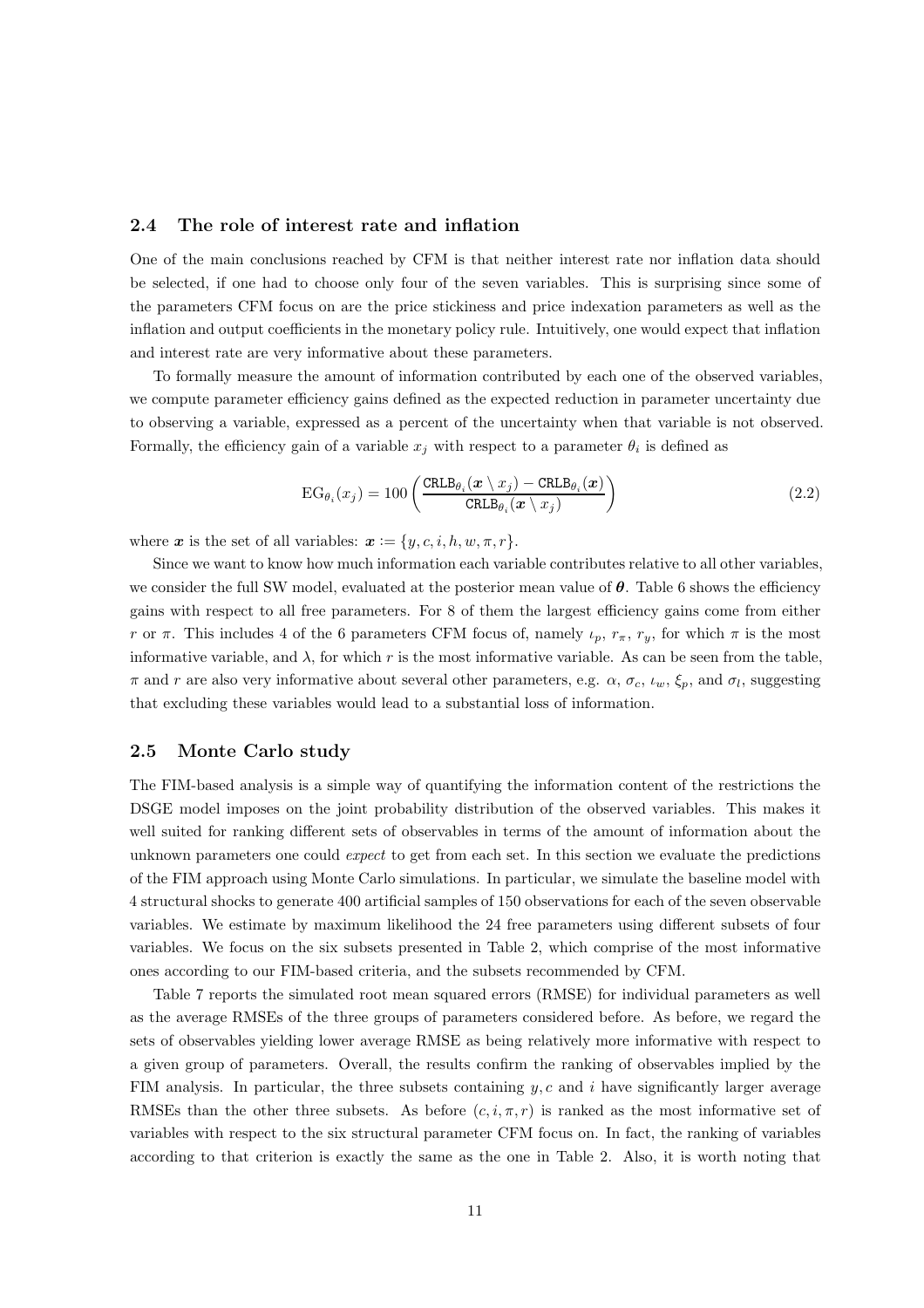|                   | $(c, i, \pi, r)$  | (y, c, w, r) | $(y, c, w, \pi)$         | (y, c, i, w) | $(y,c,i,\pi)$ | (y,c,i,h) |  |
|-------------------|-------------------|--------------|--------------------------|--------------|---------------|-----------|--|
| param.            |                   |              | A. individual parameters |              |               |           |  |
| $\rho_{ga}$       | 0.478             | 0.216        | 0.219                    | 0.229        | 0.275         | 0.173     |  |
| $\alpha$          | 0.050             | 0.053        | 0.060                    | 0.050        | 0.060         | 0.055     |  |
| $\psi$            | 0.110             | 0.204        | 0.251                    | 0.148        | 0.195         | 0.187     |  |
| $\beta$           | 0.011             | 0.016        | 0.020                    | 0.011        | 0.015         | 0.012     |  |
| $\varphi$         | 3.120             | 3.321        | 3.230                    | 3.849        | 4.222         | 3.256     |  |
| $\sigma_c$        | 0.135             | 0.214        | 0.359                    | 0.306        | 0.405         | 0.447     |  |
| $\lambda$         | 0.028             | 0.034        | 0.059                    | 0.069        | 0.098         | 0.097     |  |
| $\Phi$            | 0.389             | 0.144        | 0.181                    | 0.209        | 0.690         | 0.267     |  |
| $\iota_w$         | 0.244             | 0.299        | 0.086                    | 0.295        | 0.418         | 0.428     |  |
| $\xi_w$           | 0.072             | 0.029        | 0.021                    | 0.033        | 0.221         | 0.250     |  |
| $\iota_p$         | 0.050             | 0.242        | 0.078                    | 0.236        | 0.128         | 0.450     |  |
| $\xi_p$           | 0.112             | 0.058        | 0.058                    | 0.073        | 0.205         | 0.283     |  |
| $\sigma_l$        | 1.186             | 0.288        | 0.315                    | 0.347        | 3.529         | 2.226     |  |
| $r_{\pi}$         | 0.394             | 0.803        | 0.816                    | 0.914        | 0.735         | 0.824     |  |
| $r_{\triangle y}$ | 0.053             | 0.046        | 0.151                    | 0.218        | 0.152         | 0.395     |  |
| $r_y$             | 0.073             | 0.224        | 0.230                    | 0.245        | 0.177         | 0.161     |  |
| $\rho$            | 0.025             | 0.044        | 0.054                    | 0.117        | 0.083         | 0.121     |  |
| $\rho_a$          | 0.008             | 0.017        | 0.051                    | 0.052        | 0.062         | 0.040     |  |
| $\rho_g$          | 0.005             | 0.012        | 0.059                    | 0.026        | 0.031         | 0.030     |  |
| $\rho_I$          | 0.049             | 0.060        | 0.066                    | 0.070        | 0.082         | 0.070     |  |
| $\sigma_a$        | 0.148             | $\,0.096\,$  | 0.144                    | 0.258        | 0.241         | 0.057     |  |
| $\sigma_g$        | 0.164             | 0.047        | 0.064                    | 0.047        | 0.077         | 0.056     |  |
| $\sigma_I$        | 0.058             | 0.268        | $0.301\,$                | 0.114        | 0.130         | 0.100     |  |
| $\sigma_r$        | 0.017             | 0.018        | 0.131                    | 0.145        | 0.182         | 0.181     |  |
|                   | <b>B.</b> Overall |              |                          |              |               |           |  |
| 24 parameters     | 0.085             | 0.097        | 0.125                    | 0.137        | 0.191         | 0.176     |  |
| 17 parameters     | 0.112             | 0.128        | 0.142                    | 0.162        | 0.252         | 0.237     |  |
| 6 parameters      | 0.132             | 0.171        | 0.158                    | 0.212        | 0.325         | 0.392     |  |

Table 7: Simulated root mean squared errors,  $T=150\,$ 

Note: The root mean squared errors (RMSE) are calculated using 400 Monte Carlo simulations. Panel B shows the geometric averages of the RMSE for three groups of parameters: 24 (all free) parameters; 17 (all except shock) parameters; 6 (only  $\lambda$ ,  $\iota_p$ ,  $\xi_p$ ,  $\sigma_l$ ,  $r_{\pi}$ ,  $r_y$ ).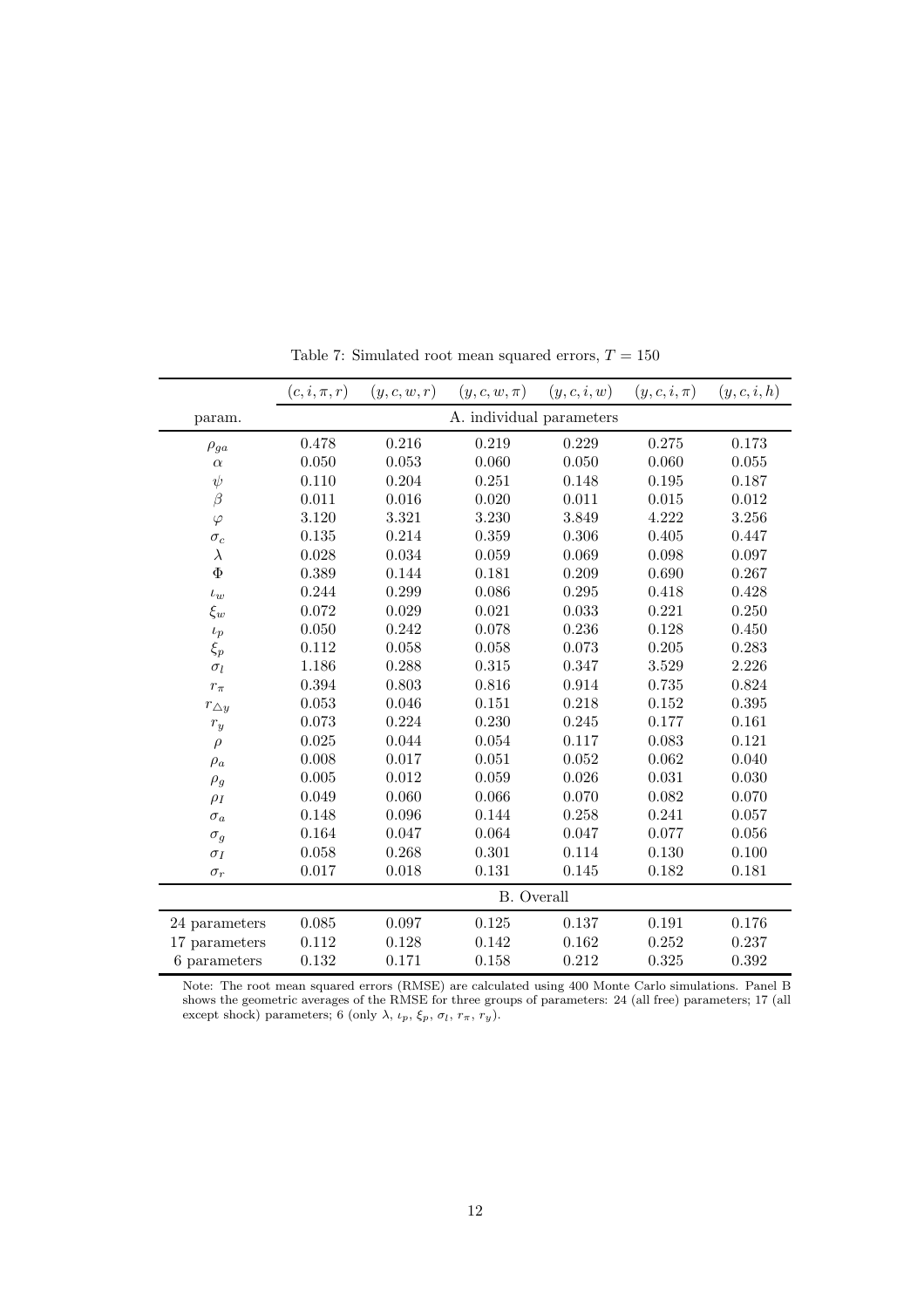|                   |          | $(c, i, \pi, r)$ |       |             |       | (y, c, w, r)                                                |       |       | $(y, c, w, \pi)$ |           |  |
|-------------------|----------|------------------|-------|-------------|-------|-------------------------------------------------------------|-------|-------|------------------|-----------|--|
| param.            | True     |                  |       |             |       | Mean Std. dev. CRLB Mean Std. dev. CRLB Mean Std. dev. CRLB |       |       |                  |           |  |
| $\rho_{ga}$       | 0.510    | 0.459            | 0.476 | 1.754       | 0.503 | 0.216                                                       | 0.206 | 0.452 | 0.211            | 0.215     |  |
| $\alpha$          | 0.20     | 0.210            | 0.049 | 0.048       | 0.204 | 0.053                                                       | 0.049 | 0.216 | 0.058            | 0.046     |  |
| $\psi$            | $0.26\,$ | 0.258            | 0.110 | 0.102       | 0.272 | 0.203                                                       | 0.201 | 0.277 | 0.250            | 0.255     |  |
| $\beta$           | 0.99     | 0.988            | 0.010 | 0.011       | 0.983 | 0.014                                                       | 0.016 | 0.980 | 0.017            | 0.018     |  |
| $\varphi$         | 5.48     | 6.033            | 3.074 | 2.812       | 5.113 | 3.305                                                       | 3.852 | 4.601 | 3.111            | 4.874     |  |
| $\sigma_c$        | 1.39     | 1.408            | 0.134 | $0.154\,$   | 1.477 | 0.196                                                       | 0.192 | 1.524 | $0.334\,$        | 0.279     |  |
| $\lambda$         | 0.71     | 0.705            | 0.028 | 0.031       | 0.696 | 0.031                                                       | 0.027 | 0.687 | 0.054            | 0.035     |  |
| $\Phi$            | 1.61     | 1.681            | 0.383 | 0.323       | 1.652 | 0.138                                                       | 0.123 | 1.530 | 0.162            | 0.124     |  |
| $\iota_w$         | 0.59     | 0.592            | 0.244 | 0.180       | 0.698 | 0.279                                                       | 0.269 | 0.560 | 0.080            | 0.072     |  |
| $\xi_w$           | 0.73     | 0.734            | 0.072 | $0.142\,$   | 0.716 | 0.026                                                       | 0.021 | 0.729 | 0.021            | 0.018     |  |
| $\iota_p$         | 0.47     | 0.456            | 0.048 | 0.044       | 0.506 | 0.239                                                       | 0.247 | 0.463 | 0.078            | 0.074     |  |
| $\xi_p$           | $0.65\,$ | 0.615            | 0.107 | $0.155\,$   | 0.640 | 0.057                                                       | 0.044 | 0.659 | 0.057            | 0.043     |  |
| $\sigma_l$        | 1.92     | 2.235            | 1.145 | 0.790       | 1.969 | 0.285                                                       | 0.163 | 1.933 | 0.315            | 0.196     |  |
| $r_{\pi}$         | 2.03     | 2.129            | 0.382 | $0.300\,$   | 1.907 | 0.794                                                       | 1.588 | 2.155 | 0.808            | $1.336\,$ |  |
| $r_{\triangle y}$ | 0.22     | 0.239            | 0.049 | 0.048       | 0.213 | 0.046                                                       | 0.042 | 0.263 | 0.144            | 0.138     |  |
| $r_y$             | 0.08     | 0.092            | 0.072 | 0.060       | 0.211 | 0.182                                                       | 0.296 | 0.218 | 0.184            | 0.236     |  |
| $\rho$            | 0.87     | 0.871            | 0.025 | 0.028       | 0.874 | 0.044                                                       | 0.050 | 0.883 | 0.052            | 0.053     |  |
| $\rho_a$          | 0.95     | 0.947            | 0.007 | $\,0.015\,$ | 0.948 | 0.017                                                       | 0.018 | 0.923 | 0.043            | 0.022     |  |
| $\rho_g$          | 0.97     | 0.968            | 0.004 | 0.004       | 0.968 | 0.012                                                       | 0.011 | 0.949 | 0.055            | 0.014     |  |
| $\rho_I$          | 0.71     | 0.708            | 0.049 | 0.049       | 0.712 | 0.060                                                       | 0.064 | 0.720 | 0.066            | 0.074     |  |
| $\sigma_a$        | 0.46     | 0.421            | 0.143 | 0.418       | 0.442 | 0.095                                                       | 0.100 | 0.504 | 0.137            | 0.098     |  |
| $\sigma_q$        | 0.61     | 0.619            | 0.164 | $0.145\,$   | 0.605 | 0.046                                                       | 0.044 | 0.598 | 0.063            | 0.048     |  |
| $\sigma_I$        | 0.60     | 0.609            | 0.058 | 0.063       | 0.758 | 0.216                                                       | 0.197 | 0.810 | 0.216            | 0.271     |  |
| $\sigma_r$        | 0.25     | 0.254            | 0.017 | 0.016       | 0.249 | 0.018                                                       | 0.017 | 0.276 | 0.129            | 0.132     |  |

Table 8: Monte Carlo results and theoretical CRLBs (part I)

Note: The means and standard deviations of MLE are calculated using 400 Monte Carlo simulations.

the values of the RMSE are generally very similar to the respective values of the CRLBs. This is not something we would necessarily expect for at least two reasons. First, the CRLBs are by definition lower bounds on the standard deviations of unbiased estimators. Hence, even if the estimation bias is small, the actual RMSEs may be significantly larger than the theoretical lower bounds. Second, the CRLBs do not account for any a priori restrictions on the parameter values, such as the restriction that a parameter has to be between 0 and 1. In our ML estimation we imposed such restrictions on a number of parameters, e.g.  $\beta$ ,  $\alpha$ ,  $\lambda$ ,  $\xi_w$ ,  $\xi_p$ ,  $\iota_w$ ,  $\iota_p$ , as well as the autoregressive coefficients of the shocks.<sup>4</sup> One consequence of ignoring these restrictions could be that the theoretical bounds on the estimation uncertainty are larger than the actual uncertainty. Such discrepancies occurred in a very few cases in our simulations, as can be seen in Tables 8 and 9 (see for instance the values for  $\rho_{ga}$  when  $(c, i, \pi, r)$  is observed). In the vast majority of cases the theoretical bounds are very close to the simulation-based standard errors.

<sup>4</sup>We also impose the restriction that the model has an unique solution, which further restricts the parameter space.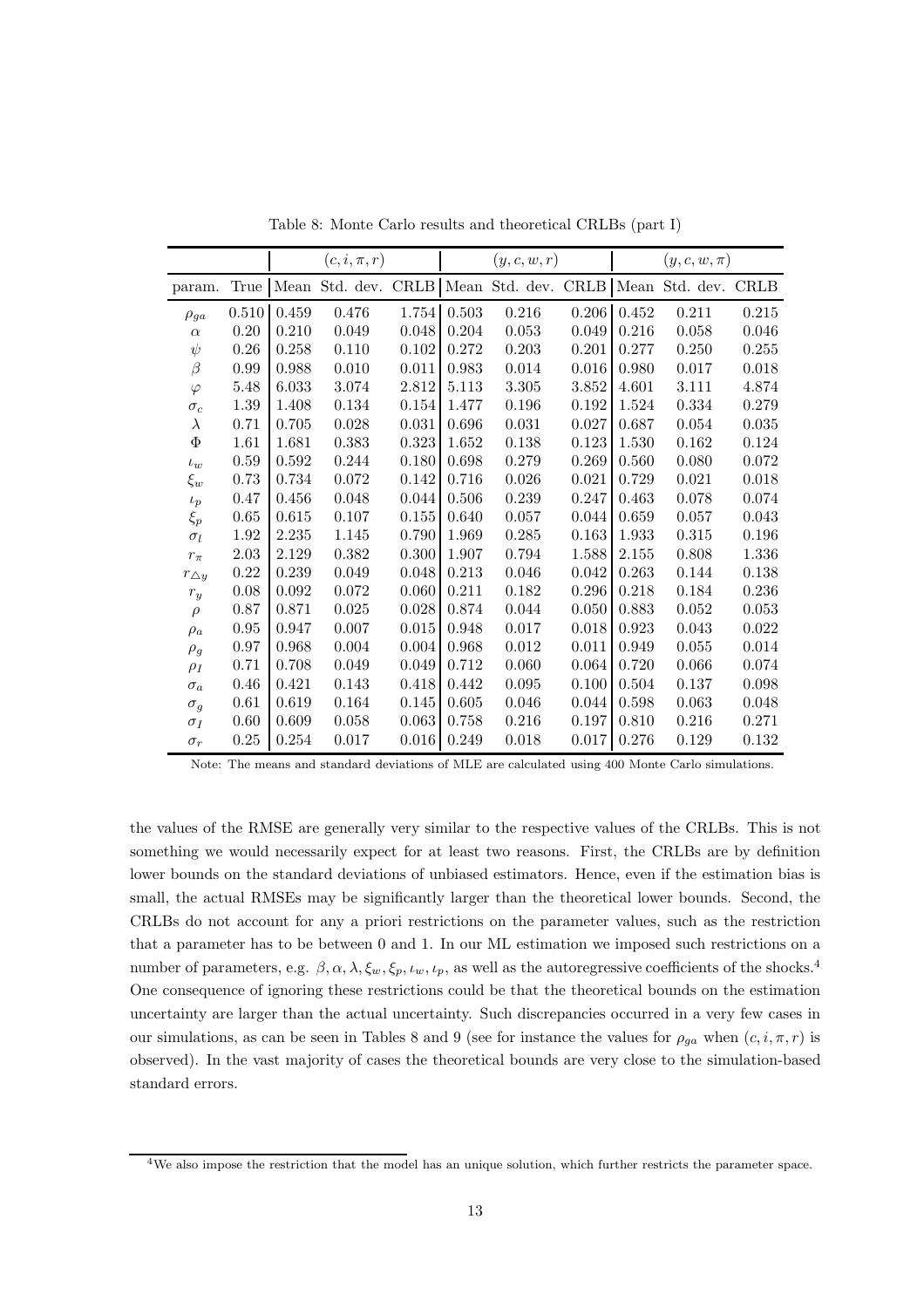|                |      |           | (y, c, i, w)   |             |           | $(y,c,i,\pi)$  |             |             | (y,c,i,h)      |             |
|----------------|------|-----------|----------------|-------------|-----------|----------------|-------------|-------------|----------------|-------------|
| param.         | True |           | Mean Std. dev. | <b>CRLB</b> |           | Mean Std. dev. | <b>CRLB</b> |             | Mean Std. dev. | <b>CRLB</b> |
| $\rho_{qa}$    | 0.51 | 0.436     | 0.217          | 0.245       | 0.629     | 0.248          | 0.307       | 0.488       | 0.172          | 0.158       |
| $\alpha$       | 0.20 | 0.210     | 0.049          | 0.054       | 0.206     | 0.060          | 0.075       | 0.209       | 0.055          | 0.071       |
| $\psi$         | 0.26 | 0.278     | 0.147          | 0.131       | 0.282     | 0.194          | 0.187       | 0.294       | 0.184          | 0.179       |
| B              | 0.99 | 0.988     | 0.010          | 0.011       | 0.987     | 0.015          | 0.015       | 0.988       | 0.012          | 0.014       |
| $\varphi$      | 5.48 | 5.887     | 3.832          | 6.153       | 5.809     | 4.214          | 6.770       | 6.019       | 3.215          | 2.566       |
| $\sigma_c$     | 1.39 | 1.443     | $0.302\,$      | 0.224       | 1.435     | 0.403          | 0.536       | 1.529       | 0.425          | 0.430       |
| $\lambda$      | 0.71 | 0.684     | 0.064          | 0.044       | $0.675\,$ | 0.091          | 0.099       | 0.668       | 0.087          | 0.151       |
| Φ              | 1.61 | 1.562     | 0.203          | 0.159       | 1.497     | 0.681          | 1.482       | 1.636       | 0.266          | 0.221       |
| $\iota_w$      | 0.59 | 0.726     | 0.262          | 0.243       | 0.691     | 0.406          | 1.061       | 0.638       | 0.426          | 1.359       |
| $\xi_w$        | 0.73 | 0.718     | 0.031          | 0.021       | 0.722     | 0.221          | 0.177       | 0.691       | 0.247          | 0.257       |
| $\iota_p$      | 0.47 | 0.548     | 0.223          | 0.208       | 0.487     | 0.127          | 0.099       | 0.609       | 0.429          | 1.187       |
| $\xi_p$        | 0.65 | 0.672     | 0.069          | 0.048       | 0.698     | 0.200          | 0.401       | 0.522       | 0.252          | 0.480       |
| $\sigma_l$     | 1.92 | 1.889     | 0.346          | 0.223       | 3.903     | 2.924          | 2.000       | 2.920       | 1.991          | 0.934       |
| $r_{\pi}$      | 2.03 | $1.850\,$ | 0.897          | 4.476       | 1.993     | 0.735          | 1.753       | 1.995       | 0.824          | 3.973       |
| $r_{\Delta y}$ | 0.22 | 0.242     | 0.217          | 0.166       | 0.120     | 0.150          | 0.193       | $\,0.394\,$ | 0.355          | 0.569       |
| $r_y$          | 0.08 | 0.228     | 0.195          | 0.632       | 0.137     | 0.167          | 0.257       | 0.126       | 0.154          | 1.057       |
| $\rho$         | 0.87 | 0.838     | 0.113          | 0.082       | 0.851     | 0.081          | 0.091       | 0.822       | 0.111          | 0.189       |
| $\rho_a$       | 0.95 | 0.927     | 0.046          | 0.025       | 0.925     | 0.057          | 0.029       | 0.930       | 0.034          | 0.023       |
| $\rho_g$       | 0.97 | 0.961     | 0.024          | 0.014       | 0.958     | 0.028          | 0.015       | 0.958       | 0.028          | 0.016       |
| $\rho_I$       | 0.71 | 0.701     | 0.069          | $\,0.095\,$ | 0.718     | 0.082          | 0.100       | 0.705       | 0.070          | 0.066       |
| $\sigma_a$     | 0.46 | 0.580     | 0.229          | 0.208       | 0.479     | 0.241          | 0.361       | 0.454       | 0.057          | 0.046       |
| $\sigma_q$     | 0.61 | 0.597     | 0.045          | 0.043       | 0.565     | 0.062          | 0.089       | 0.591       | 0.053          | 0.054       |
| $\sigma_I$     | 0.60 | 0.654     | 0.101          | 0.082       | 0.653     | 0.119          | 0.086       | 0.635       | 0.094          | 0.082       |
| $\sigma_r$     | 0.25 | 0.260     | 0.145          | 0.126       | 0.274     | 0.181          | 0.255       | 0.294       | 0.176          | 0.292       |

Table 9: Monte Carlo results and theoretical CRLBs (part II)

Note: see the note to table 8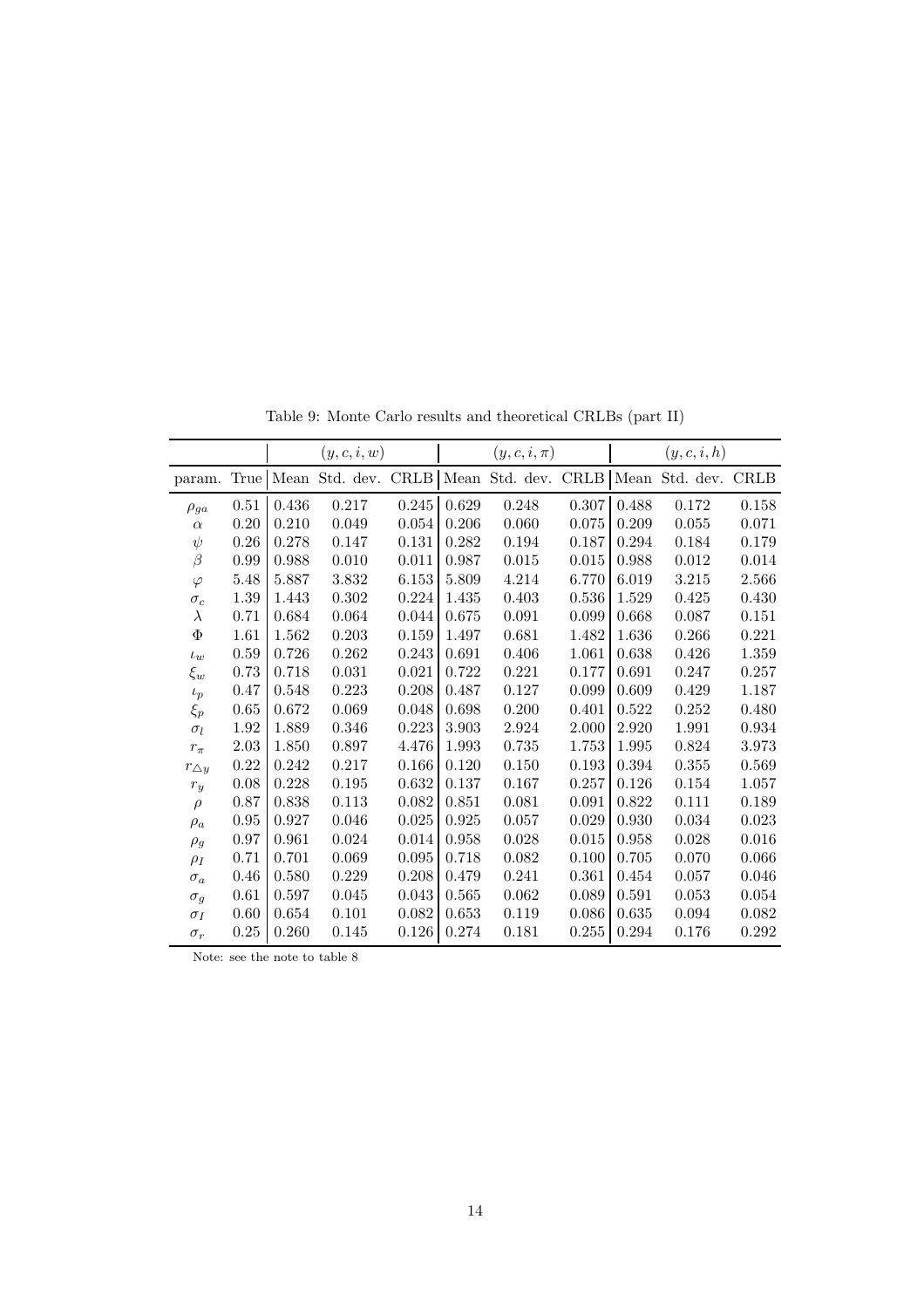## 3 Concluding remarks

Our results can be summarized as follows: (1) The rank condition for identification is not informative about the optimal choice of observables for the model that was analyzed. In general, such a criterion could be useful when only one, or a very few, of the many possible sets of variables satisfy the identification condition. This seems to rarely be the case in practice. (2) At the baseline parametrization of the model the most informative set of variables includes consumption, investment, interest rate, and inflation. (3) The most informative set of variables is not invariant to the parametrization of the model or the number of shocks.

All of these findings call into question the conclusions of CFM. Perhaps the most important one is (3), which implies that the optimal selection of observables cannot, in general, be based on analysis at a single point in the parameter space. A reasonable approach in a Bayesian context would be to base the choice of variables on the expected value of the preferred criterion, with expectation taken over the prior distribution of the parameters.